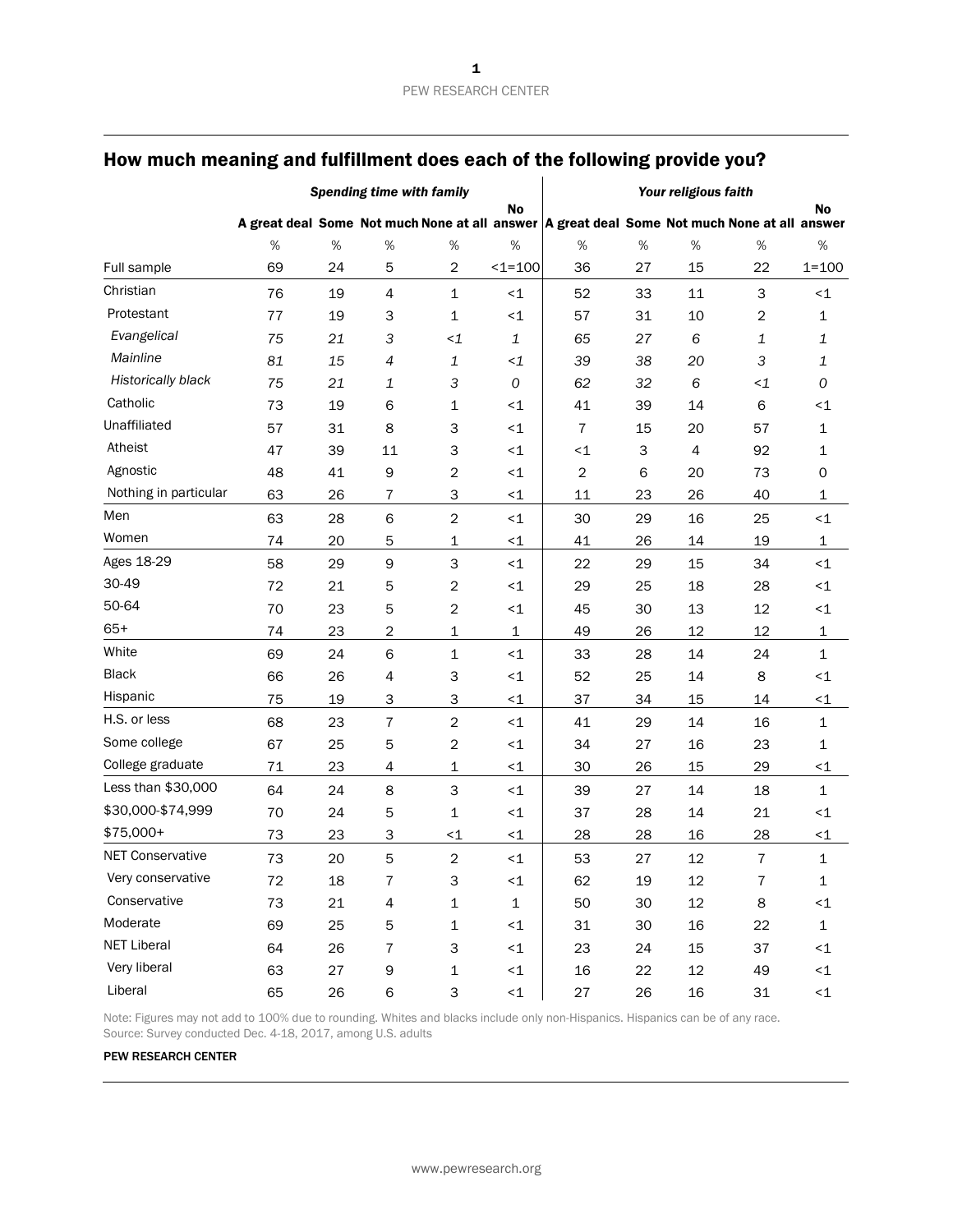|                           | Being outdoors and experiencing nature |    |                |                                                 |                     | <b>Spending time with friends</b>                                                           |    |                           |                          |                |
|---------------------------|----------------------------------------|----|----------------|-------------------------------------------------|---------------------|---------------------------------------------------------------------------------------------|----|---------------------------|--------------------------|----------------|
|                           |                                        |    |                |                                                 | No                  | A great deal Some Not much None at all answer A great deal Some Not much None at all answer |    |                           |                          | <b>No</b>      |
|                           | %                                      | %  | $\%$           | $\%$                                            | %                   | %                                                                                           | %  | %                         | %                        | %              |
| Full sample               | 47                                     | 41 | 9              | $\overline{\mathbf{c}}$                         | $1 = 100$           | 47                                                                                          | 44 | $\overline{7}$            | 2                        | $1 = 100$      |
| Christian                 | 46                                     | 42 | $\mathsf 9$    | $\overline{c}$                                  | $\leq 1$            | 46                                                                                          | 45 | $\overline{7}$            | $\mathbf 1$              | $\leq$ 1       |
| Protestant                | 43                                     | 45 | 9              | $\overline{c}$                                  | 1                   | 47                                                                                          | 45 | $\overline{7}$            | $\mathbf 1$              | $\mathbf{1}$   |
| Evangelical               | 43                                     | 46 | 8              | $\mathfrak{2}% \left( \mathfrak{2}\right) ^{2}$ | 1                   | 48                                                                                          | 44 | 8                         | $\leq$ 1                 | $\leq$ 1       |
| Mainline                  | 48                                     | 41 | $\mathsf 9$    | 2                                               | 1                   | 51                                                                                          | 43 | $\ensuremath{\mathsf{4}}$ | 1                        | 1              |
| <b>Historically black</b> | 32                                     | 50 | 15             | 3                                               | $\mathcal{O}$       | 35                                                                                          | 55 | 8                         | $\boldsymbol{2}$         | $\leq$ 1       |
| Catholic                  | 51                                     | 37 | 10             | $\overline{c}$                                  | $\leq 1$            | 43                                                                                          | 46 | 8                         | 3                        | $\leq$ 1       |
| Unaffiliated              | 49                                     | 38 | 10             | 3                                               | $\leq 1$            | 48                                                                                          | 43 | 6                         | 3                        | 1              |
| Atheist                   | 47                                     | 40 | 11             | 2                                               | <1                  | 50                                                                                          | 44 | 4                         | $\overline{2}$           | $\leq$ 1       |
| Agnostic                  | 49                                     | 36 | 10             | 5                                               | $\leq$ 1            | 44                                                                                          | 45 | 8                         | $\overline{2}$           | 1              |
| Nothing in particular     | 50                                     | 38 | 9              | $\overline{\mathbf{c}}$                         | $\mathbf 1$         | 48                                                                                          | 41 | $\overline{7}$            | 3                        | 1              |
| Men                       | 45                                     | 44 | 8              | $\overline{\mathbf{c}}$                         | $\leq$ 1            | 44                                                                                          | 47 | $\bf 7$                   | $\overline{2}$           | ${<}\,1$       |
| Women                     | 50                                     | 37 | 10             | 3                                               | $\mathbf 1$         | 49                                                                                          | 42 | 6                         | 2                        | 1              |
| Ages 18-29                | 50                                     | 37 | 10             | 3                                               | $\leq 1$            | 55                                                                                          | 37 | 5                         | $\overline{2}$           | 1              |
| 30-49                     | 48                                     | 42 | 8              | $\overline{c}$                                  | $\leq$ 1            | 44                                                                                          | 46 | 7                         | 3                        | $\leq$ 1       |
| 50-64                     | 49                                     | 40 | 9              | 2                                               | $\leq$ 1            | 44                                                                                          | 46 | 8                         | 2                        | 1              |
| $65+$                     | 42                                     | 43 | 11             | $\overline{c}$                                  | 1                   | 47                                                                                          | 47 | 5                         | 1                        | 1              |
| White                     | 50                                     | 40 | 8              | $\overline{c}$                                  | 1                   | 50                                                                                          | 42 | 6                         | $\mathbf 1$              | ${<}\,1$       |
| <b>Black</b>              | 32                                     | 47 | 16             | 5                                               | <1                  | 36                                                                                          | 53 | 6                         | 4                        | 2              |
| Hispanic                  | 52                                     | 36 | 10             | 3                                               | $\leq$ 1            | 40                                                                                          | 49 | 8                         | 3                        | $\leq$ 1       |
| H.S. or less              | 45                                     | 42 | $\mathsf 9$    | 3                                               | $\mathbf 1$         | 40                                                                                          | 48 | 9                         | $\overline{2}$           | 1              |
| Some college              | 48                                     | 41 | 9              | 2                                               | $\leq$ 1            | 48                                                                                          | 43 | 6                         | $\overline{2}$           | $\leq$ 1       |
| College graduate          | 50                                     | 39 | 9              | $\overline{\mathbf{c}}$                         | $\leq$ 1            | 55                                                                                          | 40 | 3                         | 1                        | 1              |
| Less than \$30,000        | 46                                     | 39 | 12             | 3                                               | $\mathbf 1$         | 41                                                                                          | 47 | 8                         | $\overline{\mathcal{L}}$ | 1              |
| \$30,000-\$74,999         | 47                                     | 42 | 8              | $\overline{\mathbf{c}}$                         | $\leq$ 1            | 47                                                                                          | 45 | 7                         | 1                        | 1              |
| \$75,000+                 | 50                                     | 41 | 8              | $\overline{c}$                                  | $\leq$ 1            | 53                                                                                          | 41 | 4                         | $\mathbf 1$              | $\leq$ 1       |
| <b>NET Conservative</b>   | 42                                     | 46 | 10             | $\overline{c}$                                  | $\leq 1$            | 42                                                                                          | 48 | $\overline{7}$            | $\overline{2}$           | ${<}1$         |
| Very conservative         | 44                                     | 43 | $11\,$         | 3                                               | ${<}1$              | 41                                                                                          | 46 | 9                         | 4                        | ${<}1$         |
| Conservative              | 42                                     | 48 | 9              | $\mathbf 1$                                     | ${<}1$              | 43                                                                                          | 49 | 6                         | $\boldsymbol{2}$         | $\mathbf 1$    |
| Moderate                  | 51                                     | 39 | $\overline{7}$ | 3                                               | $\mathbf{1}$        | 47                                                                                          | 44 | $\overline{7}$            | $\mathbf 1$              | ${<}1$         |
| <b>NET Liberal</b>        | 49                                     | 37 | 11             | $\overline{c}$                                  | $\leq$ 1            | 51                                                                                          | 40 | 5                         | 3                        | $\mathbf{1}$   |
| Very liberal              | 52                                     | 38 | 9              | $\mathbf 1$                                     | $\mathsf{O}\xspace$ | 50                                                                                          | 40 | 4                         | 3                        | $\overline{c}$ |
| Liberal                   | 48                                     | 37 | 12             | 3                                               | $\mathbf{1}$        | 51                                                                                          | 40 | 6                         | 3                        | $\mathbf 1$    |

Note: Figures may not add to 100% due to rounding. Whites and blacks include only non-Hispanics. Hispanics can be of any race. Source: Survey conducted Dec. 4-18, 2017, among U.S. adults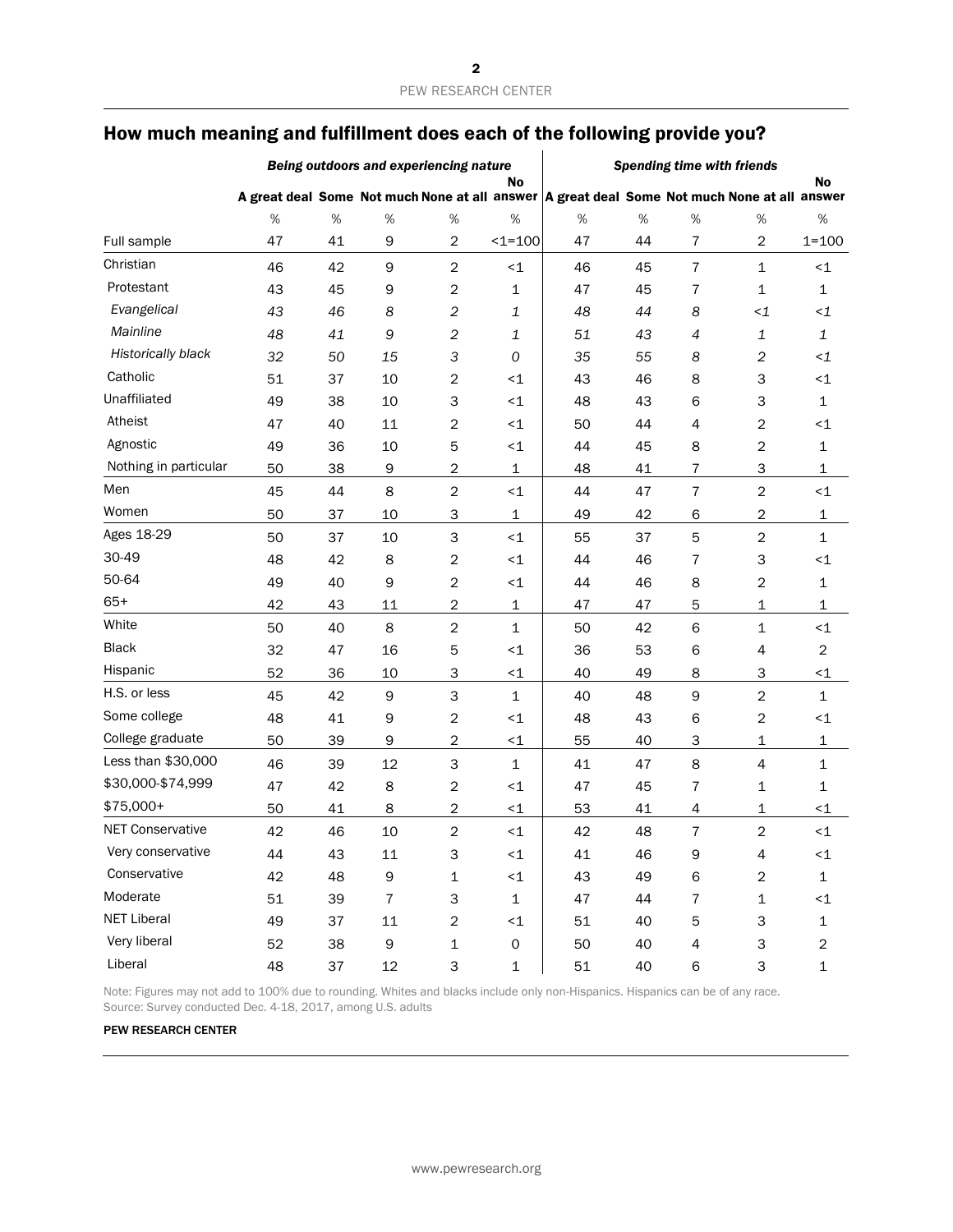|                         |    | <b>Caring for pets or animals</b> | <b>Listening to music</b> |                |                |    |                                                                                             |                  |                         |                     |
|-------------------------|----|-----------------------------------|---------------------------|----------------|----------------|----|---------------------------------------------------------------------------------------------|------------------|-------------------------|---------------------|
|                         |    |                                   | No                        |                |                |    | A great deal Some Not much None at all answer A great deal Some Not much None at all answer |                  |                         |                     |
|                         | %  | $\%$                              | %                         | %              | $\%$           | %  | %                                                                                           | %                | $\%$                    | $\%$                |
| Full sample             | 45 | 31                                | 13                        | 10             | $1 = 100$      | 44 | 42                                                                                          | 11               | 2                       | $1 = 100$           |
| Christian               | 44 | 31                                | 13                        | 11             | 1              | 42 | 45                                                                                          | 12               | 2                       | $\leq 1$            |
| Protestant              | 43 | 30                                | 14                        | 12             | 1              | 40 | 46                                                                                          | 12               | $\overline{c}$          | $\leq$ 1            |
| Evangelical             | 42 | 31                                | 12                        | 12             | $\overline{c}$ | 36 | 48                                                                                          | 13               | 3                       | $\mathbf 1$         |
| Mainline                | 53 | 24                                | 13                        | 9              | 1              | 39 | 47                                                                                          | 14               | 1                       | $\leq$ 1            |
| Historically black      | 25 | 36                                | 21                        | 17             | $\leq$ 1       | 58 | 38                                                                                          | $\sqrt{4}$       | $\leq$ 1                | 0                   |
| Catholic                | 47 | 33                                | 10                        | 9              | 1              | 45 | 43                                                                                          | 10               | 2                       | $\leq$ 1            |
| Unaffiliated            | 50 | 30                                | 12                        | 8              | 1              | 50 | 38                                                                                          | 10               | 3                       | ${<}\,1$            |
| Atheist                 | 42 | 36                                | 13                        | 8              | $\leq$ 1       | 38 | 48                                                                                          | 12               | 2                       | ${<}\,1$            |
| Agnostic                | 53 | 25                                | 14                        | 8              | $\mathbf 1$    | 54 | 34                                                                                          | 8                | З                       | $\leq$ 1            |
| Nothing in particular   | 51 | 30                                | 10                        | $\mathsf 9$    | 1              | 52 | 36                                                                                          | $\mathsf 9$      | 3                       | 1                   |
| Men                     | 40 | 36                                | 13                        | 11             | $\leq$ 1       | 40 | 44                                                                                          | 12               | $\overline{c}$          | ${<}\,1$            |
| Women                   | 50 | 26                                | 13                        | 9              | 1              | 48 | 41                                                                                          | 10               | $\overline{\mathbf{c}}$ | $\leq$ 1            |
| Ages 18-29              | 51 | 29                                | 16                        | $\overline{4}$ | $\mathsf{O}$   | 56 | 32                                                                                          | $\mathsf 9$      | $\overline{c}$          | ${<}\,1$            |
| 30-49                   | 38 | 38                                | 13                        | 10             | $\mathbf{1}$   | 43 | 43                                                                                          | 11               | $\overline{c}$          | 1                   |
| 50-64                   | 52 | 28                                | $\mathsf 9$               | 10             | 1              | 43 | 45                                                                                          | 10               | 2                       | 1                   |
| $65+$                   | 43 | 23                                | 13                        | 18             | 2              | 36 | 48                                                                                          | 13               | 2                       | $\leq$ 1            |
| White                   | 48 | 30                                | 11                        | 9              | $\mathbf{1}$   | 40 | 45                                                                                          | 12               | $\overline{c}$          | ${<}\,1$            |
| <b>Black</b>            | 26 | 33                                | 20                        | 19             | 2              | 51 | 39                                                                                          | $\overline{7}$   | $\overline{\mathbf{c}}$ | 1                   |
| Hispanic                | 46 | 35                                | 11                        | 6              | 1              | 59 | 33                                                                                          | $\overline{7}$   | 1                       | $\mathsf{O}\xspace$ |
| H.S. or less            | 49 | 31                                | 10                        | 9              | $\mathbf 1$    | 48 | 38                                                                                          | 11               | $\overline{c}$          | $\mathbf 1$         |
| Some college            | 45 | 30                                | 15                        | 9              | 1              | 44 | 44                                                                                          | 10               | $\overline{\mathbf{c}}$ | $\leq$ 1            |
| College graduate        | 41 | 30                                | 15                        | 13             | 1              | 39 | 46                                                                                          | 12               | 2                       | $\leq$ 1            |
| Less than \$30,000      | 49 | 26                                | 14                        | 11             | 1              | 51 | 36                                                                                          | 10               | 2                       | 1                   |
| \$30,000-\$74,999       | 46 | 34                                | 11                        | 8              | 1              | 42 | 45                                                                                          | 11               | 2                       | $\leq$ 1            |
| \$75,000+               | 39 | 34                                | 14                        | 12             | $\leq$ 1       | 40 | 45                                                                                          | 12               | 3                       | $\leq$ 1            |
| <b>NET Conservative</b> | 40 | 31                                | 14                        | 14             | $\mathbf{1}$   | 34 | 47                                                                                          | 15               | 3                       | ${<}\,1$            |
| Very conservative       | 40 | 28                                | 15                        | 16             | $\leq$ 1       | 35 | 42                                                                                          | 18               | 4                       | $\leq 1$            |
| Conservative            | 39 | 32                                | 13                        | 13             | $\overline{c}$ | 34 | 49                                                                                          | 14               | 3                       | ${<}1$              |
| Moderate                | 48 | 33                                | 11                        | $\bf 7$        | ${<}1$         | 47 | 42                                                                                          | $\boldsymbol{9}$ | $\overline{c}$          | ${<}1$              |
| <b>NET Liberal</b>      | 47 | 28                                | 14                        | 10             | $\mathbf 1$    | 52 | 38                                                                                          | $\mathsf 9$      | $\mathbf 1$             | ${<}1$              |
| Very liberal            | 46 | 29                                | 10                        | 14             | $\mathbf 1$    | 49 | 36                                                                                          | 13               | $\mathbf 1$             | $\mathbf 1$         |
| Liberal                 | 47 | 28                                | 15                        | 8              | $\mathbf 1$    | 53 | 39                                                                                          | $\overline{7}$   | $\mathbf 1$             | ${<}1$              |

Note: Figures may not add to 100% due to rounding. Whites and blacks include only non-Hispanics. Hispanics can be of any race. Source: Survey conducted Dec. 4-18, 2017, among U.S. adults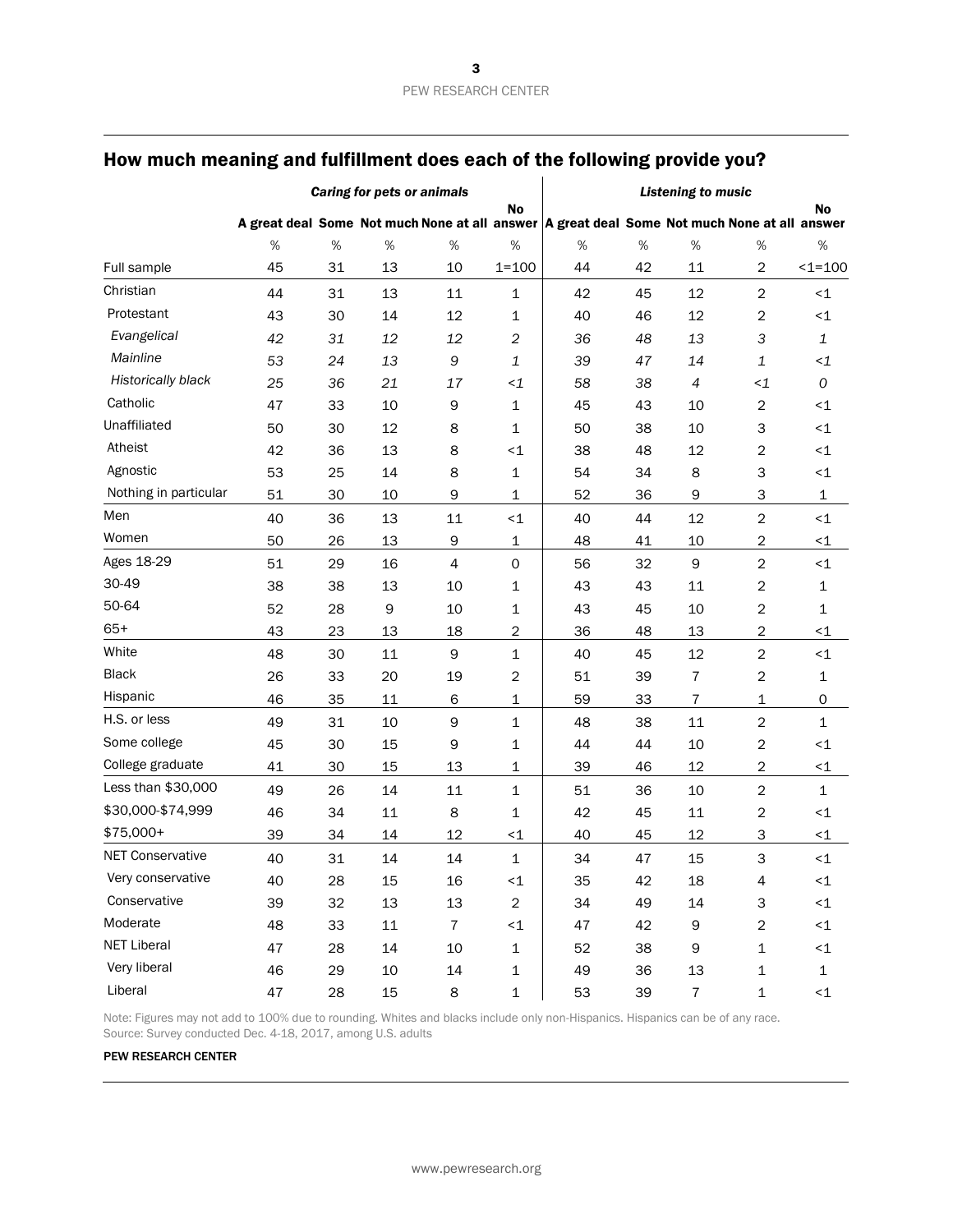|                         | <b>Reading</b> |    |        |                          |              | Your job or career                                                                          |    |    |                |                         |
|-------------------------|----------------|----|--------|--------------------------|--------------|---------------------------------------------------------------------------------------------|----|----|----------------|-------------------------|
|                         |                |    |        |                          | No           | A great deal Some Not much None at all answer A great deal Some Not much None at all answer |    |    |                | <b>No</b>               |
|                         | %              | %  | %      | $\%$                     | $\%$         | %                                                                                           | %  | %  | %              | %                       |
| Full sample             | 37             | 43 | 16     | 5                        | $1 = 100$    | 34                                                                                          | 36 | 15 | 14             | $1 = 100$               |
| Christian               | 36             | 43 | 17     | $\overline{4}$           | ~1           | 36                                                                                          | 34 | 16 | 12             | $\overline{\mathbf{c}}$ |
| Protestant              | 35             | 43 | 17     | 4                        | $\mathbf{1}$ | 35                                                                                          | 35 | 17 | 13             | 1                       |
| Evangelical             | 33             | 44 | 19     | 3                        | 1            | 33                                                                                          | 36 | 17 | 13             | 1                       |
| Mainline                | 39             | 38 | 15     | 7                        | $\leq$ 1     | 34                                                                                          | 29 | 19 | 17             | 1                       |
| Historically black      | 35             | 46 | 17     | $\overline{c}$           | 0            | 44                                                                                          | 40 | 9  | $\overline{7}$ | 0                       |
| Catholic                | 38             | 42 | 15     | $\overline{4}$           | ~1           | 38                                                                                          | 33 | 15 | 11             | З                       |
| Unaffiliated            | 36             | 44 | 14     | 5                        | $<1$         | 29                                                                                          | 40 | 15 | 15             | 1                       |
| Atheist                 | 42             | 42 | 11     | 5                        | $\mathbf{1}$ | 30                                                                                          | 39 | 18 | 12             | 1                       |
| Agnostic                | 38             | 49 | 10     | 3                        | 0            | 31                                                                                          | 40 | 13 | 13             | $\overline{c}$          |
| Nothing in particular   | 34             | 43 | 16     | 6                        | $\leq$ 1     | 27                                                                                          | 41 | 15 | 17             | 1                       |
| Men                     | 30             | 45 | 19     | 6                        | $\mathbf{1}$ | 35                                                                                          | 39 | 15 | 11             | 1                       |
| Women                   | 43             | 40 | 13     | $\overline{4}$           | $\leq 1$     | 33                                                                                          | 34 | 16 | 16             | $\overline{c}$          |
| Ages 18-29              | 32             | 40 | 21     | 6                        | $\leq$ 1     | 36                                                                                          | 38 | 17 | 9              | $<$ 1                   |
| 30-49                   | 34             | 43 | 17     | 5                        | $<1$         | 37                                                                                          | 42 | 12 | 8              | 1                       |
| 50-64                   | 35             | 45 | 15     | $\overline{\mathcal{A}}$ | $\mathbf 1$  | 34                                                                                          | 36 | 17 | 12             | 1                       |
| $65+$                   | 47             | 40 | 9      | 3                        | 1            | 26                                                                                          | 26 | 16 | 28             | 4                       |
| White                   | 36             | 44 | 15     | 5                        | $\mathbf 1$  | 30                                                                                          | 38 | 16 | 15             | $\sqrt{2}$              |
| <b>Black</b>            | 38             | 40 | 17     | $\overline{\mathcal{A}}$ | ~1           | 39                                                                                          | 36 | 14 | 9              | 1                       |
| Hispanic                | 37             | 40 | 19     | 5                        | $\leq$ 1     | 44                                                                                          | 34 | 14 | 8              | 1                       |
| H.S. or less            | 31             | 42 | 18     | $\mathsf 9$              | $\mathbf{1}$ | 34                                                                                          | 30 | 17 | 17             | 1                       |
| Some college            | 35             | 45 | 17     | 3                        | ~1           | 29                                                                                          | 38 | 18 | 13             | 1                       |
| College graduate        | 46             | 41 | 11     | $\mathbf 1$              | $\leq$ 1     | 37                                                                                          | 41 | 10 | 9              | $\overline{\mathbf{c}}$ |
| Less than \$30,000      | 34             | 39 | 18     | 8                        | $\leq$ 1     | 34                                                                                          | 30 | 18 | 17             | $\mathbf 1$             |
| \$30,000-\$74,999       | 39             | 43 | 15     | 3                        | $<1$         | 33                                                                                          | 38 | 15 | 12             | $\overline{\mathbf{c}}$ |
| $$75,000+$              | 37             | 45 | 15     | 3                        | $\mathbf 1$  | 34                                                                                          | 41 | 14 | 10             | 1                       |
| <b>NET Conservative</b> | 32             | 44 | 17     | $\overline{7}$           | $<1$         | 32                                                                                          | 38 | 15 | 14             | $\mathbf 1$             |
| Very conservative       | 33             | 39 | 18     | 10                       | $\leq$ 1     | 33                                                                                          | 30 | 16 | 19             | 1                       |
| Conservative            | 31             | 47 | 16     | 5                        | ${<}1$       | 31                                                                                          | 41 | 15 | 12             | $\mathbf 1$             |
| Moderate                | 36             | 43 | 16     | 4                        | $\mathbf 1$  | 34                                                                                          | 36 | 15 | 13             | 1                       |
| <b>NET Liberal</b>      | 43             | 40 | 14     | $\sqrt{2}$               | $\leq 1$     | 35                                                                                          | 36 | 15 | 13             | 1                       |
| Very liberal            | 42             | 44 | $10\,$ | $\sqrt{4}$               | $\mathsf O$  | 35                                                                                          | 33 | 15 | $17\,$         | $\mathbf 1$             |
| Liberal                 | 44             | 39 | 16     | $\overline{c}$           | ${<}1$       | 35                                                                                          | 37 | 16 | $11\,$         | $\overline{\mathbf{c}}$ |

Note: Figures may not add to 100% due to rounding. Whites and blacks include only non-Hispanics. Hispanics can be of any race. Source: Survey conducted Dec. 4-18, 2017, among U.S. adults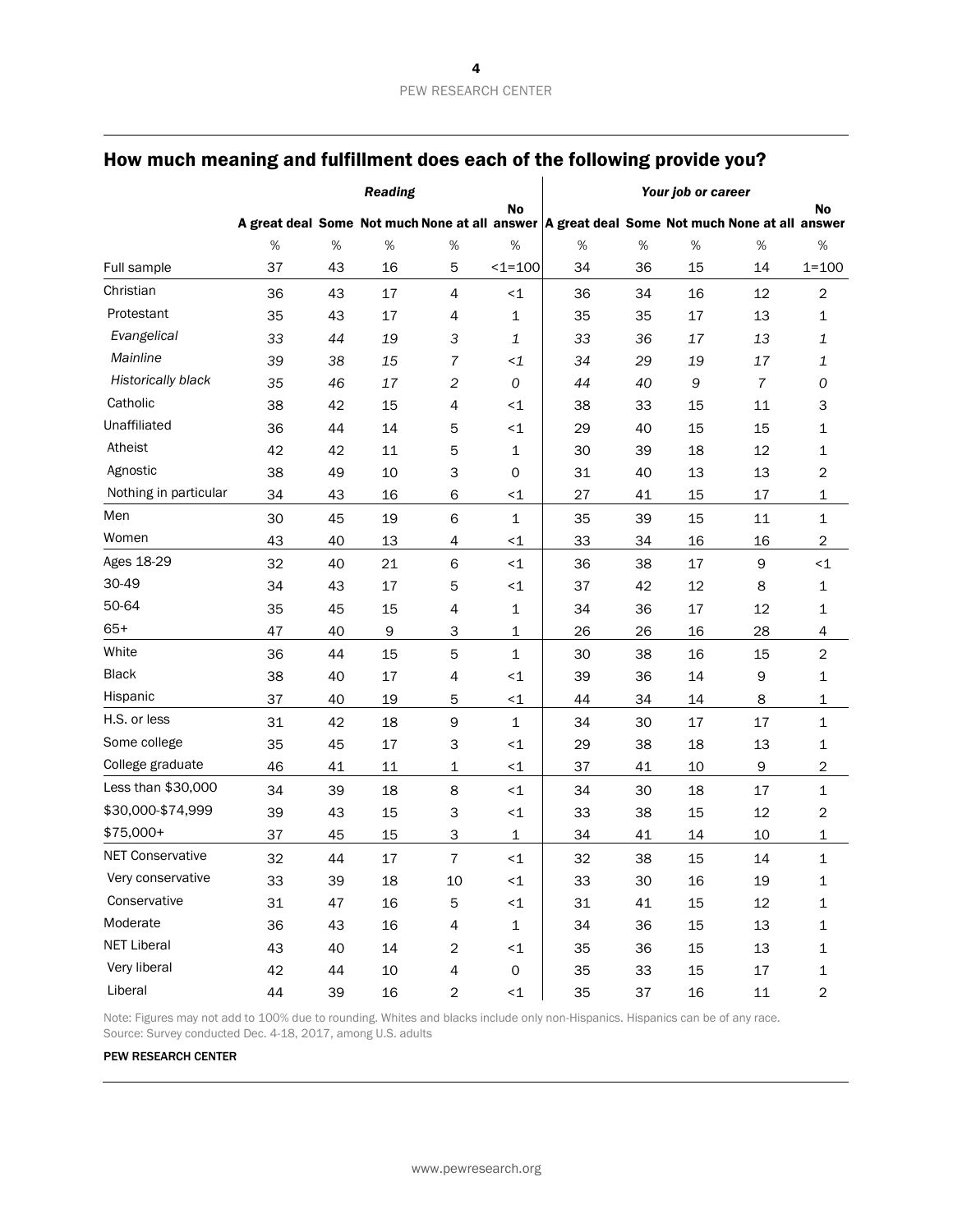|                         | Arts or crafts                                                                              |      |    |        |                     | Participating in sports or exercising |    |      |                |                         |
|-------------------------|---------------------------------------------------------------------------------------------|------|----|--------|---------------------|---------------------------------------|----|------|----------------|-------------------------|
|                         | A great deal Some Not much None at all answer A great deal Some Not much None at all answer |      |    |        | No                  |                                       |    |      |                | No                      |
|                         | $\%$                                                                                        | $\%$ | %  | $\%$   | $\%$                | %                                     | %  | $\%$ | %              | $\%$                    |
| Full sample             | 24                                                                                          | 37   | 25 | 13     | $1 = 100$           | 22                                    | 43 | 23   | 11             | $1 = 100$               |
| Christian               | 21                                                                                          | 38   | 27 | 13     | $<1$                | 22                                    | 43 | 24   | 11             | 1                       |
| Protestant              | 19                                                                                          | 39   | 27 | 14     | $\mathbf 1$         | 19                                    | 43 | 25   | 12             | 1                       |
| Evangelical             | 17                                                                                          | 40   | 28 | 14     | $\mathbf 1$         | 19                                    | 41 | 24   | 15             | 1                       |
| Mainline                | 22                                                                                          | 38   | 26 | 14     | $\mathbf{1}$        | 17                                    | 47 | 28   | $\overline{7}$ | 1                       |
| Historically black      | 22                                                                                          | 39   | 27 | 12     | 0                   | 25                                    | 40 | 23   | 10             | $\overline{\mathbf{c}}$ |
| Catholic                | 25                                                                                          | 35   | 26 | 14     | $\leq$ 1            | 28                                    | 44 | 17   | 10             | $\leq$ 1                |
| Unaffiliated            | 30                                                                                          | 34   | 22 | 13     | $\leq$ 1            | 20                                    | 44 | 24   | 12             | ${<}\,1$                |
| Atheist                 | 28                                                                                          | 35   | 22 | 15     | $\leq$ 1            | 20                                    | 48 | 21   | 10             | 1                       |
| Agnostic                | 27                                                                                          | 35   | 24 | 13     | $\leq$ 1            | 17                                    | 43 | 28   | 12             | ${<}\,1$                |
| Nothing in particular   | 32                                                                                          | 33   | 22 | 12     | $\leq$ 1            | 22                                    | 43 | 23   | 12             | $\leq$ 1                |
| Men                     | 19                                                                                          | 35   | 29 | 17     | $<1$                | 24                                    | 45 | 21   | 9              | 1                       |
| Women                   | 30                                                                                          | 39   | 21 | 10     | $\leq$ 1            | 21                                    | 41 | 25   | 13             | $\leq$ 1                |
| Ages 18-29              | 36                                                                                          | 32   | 23 | 9      | $\leq 1$            | 30                                    | 43 | 20   | 8              | ${<}\,1$                |
| 30-49                   | 24                                                                                          | 40   | 22 | 13     | $\mathbf 1$         | 24                                    | 43 | 21   | 12             | 1                       |
| 50-64                   | 21                                                                                          | 38   | 27 | 14     | $\leq$ 1            | 18                                    | 44 | 26   | 11             | 1                       |
| $65+$                   | 19                                                                                          | 36   | 27 | 17     | $<1$                | 17                                    | 43 | 26   | 14             | ${<}\,1$                |
| White                   | 25                                                                                          | 34   | 26 | 15     | $\leq 1$            | 19                                    | 44 | 25   | $11\,$         | ${<}\,1$                |
| <b>Black</b>            | 22                                                                                          | 41   | 23 | 13     | $\mathbf 1$         | 25                                    | 40 | 23   | 11             | $\overline{\mathbf{c}}$ |
| Hispanic                | 25                                                                                          | 41   | 26 | 8      | $\mathsf{O}\xspace$ | 31                                    | 42 | 17   | 10             | $\leq$ 1                |
| H.S. or less            | 23                                                                                          | 35   | 25 | 15     | $\leq$ 1            | 19                                    | 40 | 25   | 16             | $\mathbf 1$             |
| Some college            | 24                                                                                          | 39   | 26 | $11\,$ | $\mathbf 1$         | 21                                    | 45 | 24   | 10             | $\leq$ 1                |
| College graduate        | 27                                                                                          | 37   | 23 | 13     | $\leq$ 1            | 28                                    | 46 | 19   | $\overline{7}$ | 1                       |
| Less than \$30,000      | 27                                                                                          | 38   | 23 | 11     | $\mathbf 1$         | 20                                    | 39 | 25   | 16             | 1                       |
| \$30,000-\$74,999       | 25                                                                                          | 37   | 25 | 13     | $\leq$ 1            | 21                                    | 46 | 22   | 10             | 1                       |
| \$75,000+               | 22                                                                                          | 35   | 26 | 16     | $<1$                | 26                                    | 44 | 22   | 7              | 1                       |
| <b>NET Conservative</b> | 18                                                                                          | 37   | 28 | 17     | $<1$                | 20                                    | 46 | 22   | 12             | $\mathbf 1$             |
| Very conservative       | 20                                                                                          | 31   | 25 | 23     | <1                  | 20                                    | 40 | 28   | 12             | 1                       |
| Conservative            | 16                                                                                          | 39   | 30 | 14     | ${<}1$              | 20                                    | 48 | 19   | $12\,$         | $\mathbf 1$             |
| Moderate                | 26                                                                                          | 38   | 24 | 12     | ${<}1$              | 21                                    | 43 | 26   | $10$           | ${<}1$                  |
| <b>NET Liberal</b>      | 31                                                                                          | 36   | 20 | 12     | $\mathbf 1$         | 25                                    | 41 | 21   | 13             | ${<}1$                  |
| Very liberal            | 34                                                                                          | 36   | 18 | 12     | ${<}1$              | 24                                    | 41 | 18   | 16             | $\mathbf 1$             |
| Liberal                 | 30                                                                                          | 36   | 22 | 12     | $\mathbf 1$         | 26                                    | 41 | 22   | $11\,$         | $\leq$ 1                |

Note: Figures may not add to 100% due to rounding. Whites and blacks include only non-Hispanics. Hispanics can be of any race. Source: Survey conducted Dec. 4-18, 2017, among U.S. adults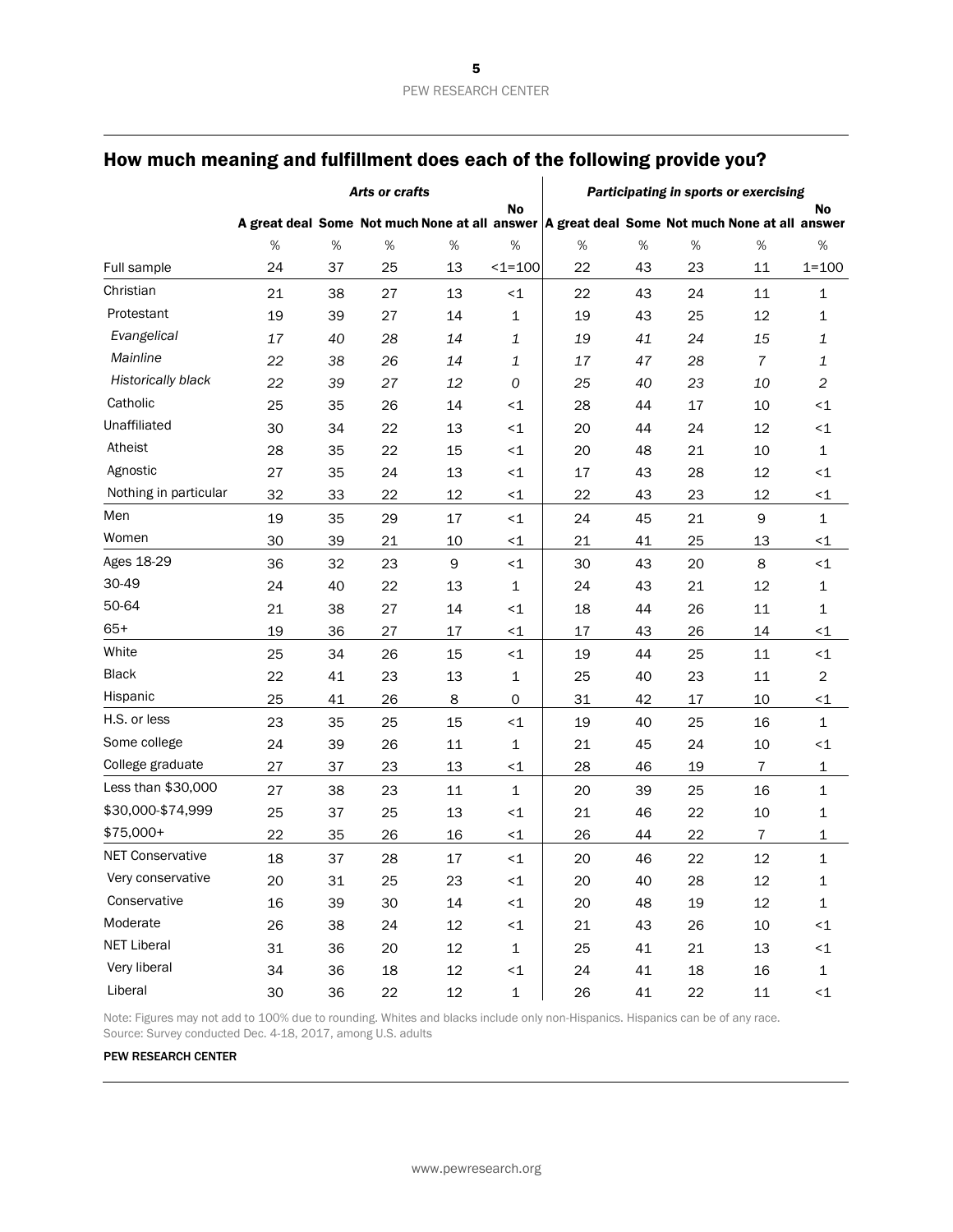|                         | <b>Volunteer work</b> |    |    |      |                | Spiritual practices, such as meditation                                                     |    |      |    |                     |
|-------------------------|-----------------------|----|----|------|----------------|---------------------------------------------------------------------------------------------|----|------|----|---------------------|
|                         |                       |    |    |      | No             | A great deal Some Not much None at all answer A great deal Some Not much None at all answer |    |      |    | No                  |
|                         | %                     | %  | %  | $\%$ | %              | %                                                                                           | %  | $\%$ | %  | $\%$                |
| Full sample             | 20                    | 44 | 22 | 14   | $1 = 100$      | 20                                                                                          | 35 | 24   | 21 | $1 = 100$           |
| Christian               | 23                    | 46 | 18 | 11   | 1              | 23                                                                                          | 39 | 23   | 15 | ${<}\,1$            |
| Protestant              | 23                    | 47 | 19 | 9    | 1              | 25                                                                                          | 39 | 23   | 13 | 1                   |
| Evangelical             | 24                    | 46 | 19 | 9    | 1              | 28                                                                                          | 38 | 22   | 11 | 1                   |
| Mainline                | 25                    | 44 | 20 | 10   | 1              | 18                                                                                          | 34 | 27   | 20 | 1                   |
| Historically black      | 17                    | 57 | 18 | 9    | 0              | 29                                                                                          | 49 | 18   | 4  | 0                   |
| Catholic                | 22                    | 45 | 15 | 16   | 1              | 17                                                                                          | 40 | 25   | 19 | 0                   |
| Unaffiliated            | 15                    | 38 | 28 | 18   | 1              | 11                                                                                          | 27 | 27   | 34 | 1                   |
| Atheist                 | 12                    | 37 | 28 | 21   | $\overline{c}$ | 3                                                                                           | 15 | 26   | 56 | $\mathbf 1$         |
| Agnostic                | 16                    | 37 | 26 | 22   | 0              | 6                                                                                           | 28 | 25   | 40 | $\leq$ 1            |
| Nothing in particular   | 15                    | 39 | 29 | 16   | 1              | 16                                                                                          | 31 | 28   | 25 | 1                   |
| Men                     | 15                    | 45 | 23 | 16   | $\mathbf 1$    | 16                                                                                          | 32 | 27   | 25 | $\mathbf 1$         |
| Women                   | 25                    | 42 | 21 | 12   | 1              | 24                                                                                          | 38 | 22   | 17 | $\leq$ 1            |
| Ages 18-29              | 22                    | 40 | 24 | 13   | $<1$           | 18                                                                                          | 34 | 25   | 22 | ${<}\,1$            |
| 30-49                   | 18                    | 44 | 24 | 13   | 1              | 19                                                                                          | 34 | 25   | 22 | $\leq$ 1            |
| 50-64                   | 22                    | 43 | 20 | 15   | 1              | 19                                                                                          | 37 | 24   | 20 | 1                   |
| $65+$                   | 21                    | 47 | 18 | 13   | 1              | 25                                                                                          | 35 | 21   | 19 | 1                   |
| White                   | 19                    | 45 | 22 | 13   | 1              | 17                                                                                          | 34 | 25   | 23 | $\mathbf{1}$        |
| <b>Black</b>            | 22                    | 46 | 21 | 10   | 1              | 29                                                                                          | 42 | 19   | 10 | $\leq$ 1            |
| Hispanic                | 25                    | 37 | 20 | 18   | $<1$           | 24                                                                                          | 33 | 23   | 20 | $\mathsf{O}\xspace$ |
| H.S. or less            | 19                    | 43 | 23 | 15   | $\mathbf{1}$   | 19                                                                                          | 35 | 23   | 23 | $\leq$ 1            |
| Some college            | 20                    | 43 | 23 | 14   | $<1$           | 22                                                                                          | 35 | 24   | 20 | $\leq$ 1            |
| College graduate        | 24                    | 45 | 18 | 12   | $\mathbf 1$    | 19                                                                                          | 35 | 26   | 20 | 1                   |
| Less than \$30,000      | 21                    | 41 | 23 | 15   | $\mathbf{1}$   | 25                                                                                          | 33 | 22   | 19 | $\mathbf{1}$        |
| \$30,000-\$74,999       | 20                    | 45 | 23 | 13   | $<1$           | 18                                                                                          | 38 | 24   | 20 | $\leq$ 1            |
| \$75,000+               | 21                    | 45 | 20 | 13   | $\mathbf 1$    | 16                                                                                          | 34 | 26   | 24 | $\leq$ 1            |
| <b>NET Conservative</b> | 20                    | 49 | 20 | 11   | 1              | 21                                                                                          | 38 | 23   | 17 | $\mathbf 1$         |
| Very conservative       | 19                    | 45 | 23 | 13   | $\leq$ 1       | 24                                                                                          | 32 | 30   | 14 | 1                   |
| Conservative            | 20                    | 51 | 18 | 10   | $\mathbf 1$    | 20                                                                                          | 41 | 20   | 18 | $\mathbf 1$         |
| Moderate                | 20                    | 41 | 24 | 14   | $\mathbf 1$    | 19                                                                                          | 34 | 23   | 23 | $\mathbf 1$         |
| <b>NET Liberal</b>      | 22                    | 42 | 21 | 15   | $\mathbf 1$    | 18                                                                                          | 33 | 27   | 22 | $\leq$ 1            |
| Very liberal            | 25                    | 41 | 19 | 14   | $\mathbf 1$    | 19                                                                                          | 32 | 24   | 25 | $\mathbf 1$         |
| Liberal                 | 20                    | 42 | 22 | 15   | ${<}1$         | 18                                                                                          | 33 | 28   | 20 | $\leq$ 1            |

Note: Figures may not add to 100% due to rounding. Whites and blacks include only non-Hispanics. Hispanics can be of any race. Source: Survey conducted Dec. 4-18, 2017, among U.S. adults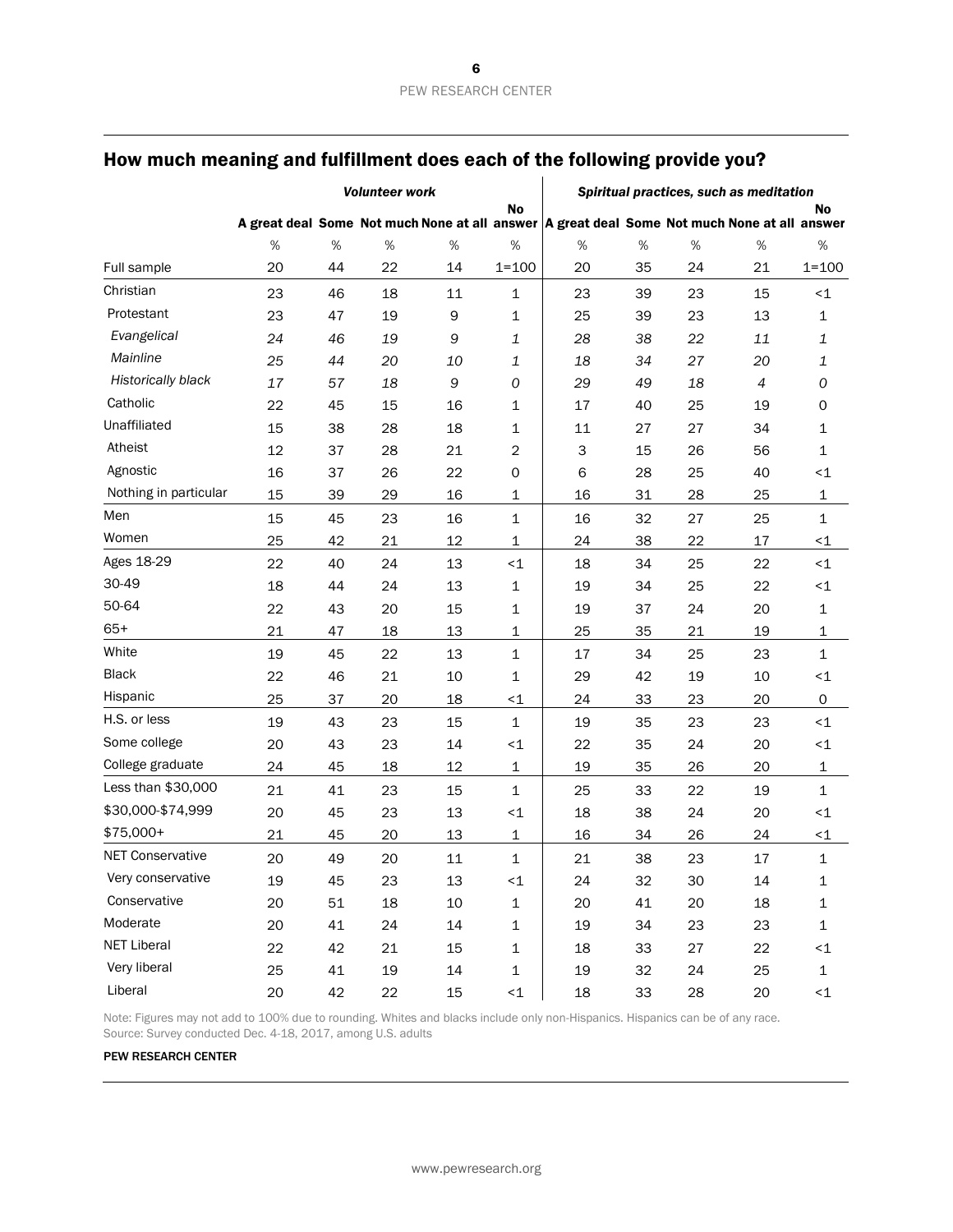|                         | Watching television shows or videos |    |    |                |              | Supporting a social or political cause                                                        |    |    |        |              |
|-------------------------|-------------------------------------|----|----|----------------|--------------|-----------------------------------------------------------------------------------------------|----|----|--------|--------------|
|                         |                                     |    |    |                | No           | A great deal Some Not much None at all answer   A great deal Some Not much None at all answer |    |    |        | <b>No</b>    |
|                         | %                                   | %  | %  | %              | %            | %                                                                                             | %  | %  | %      | %            |
| Full sample             | 13                                  | 42 | 33 | 11             | $1 = 100$    | 12                                                                                            | 39 | 32 | 17     | $1 = 100$    |
| Christian               | 15                                  | 42 | 34 | 9              | $\leq 1$     | 11                                                                                            | 40 | 34 | 15     | ${<}1$       |
| Protestant              | 14                                  | 42 | 34 | 10             | $\leq$ 1     | 10                                                                                            | 42 | 36 | 13     | ${<}1$       |
| Evangelical             | 11                                  | 38 | 39 | 12             | $\mathbf{1}$ | 7                                                                                             | 38 | 40 | 14     | 1            |
| Mainline                | 14                                  | 45 | 33 | 8              | $\leq$ 1     | 12                                                                                            | 45 | 32 | 11     | $\leq$ 1     |
| Historically black      | 22                                  | 52 | 21 | 5              | $\cal O$     | 13                                                                                            | 48 | 28 | 11     | 0            |
| Catholic                | 17                                  | 42 | 32 | 9              | $\leq$ 1     | 15                                                                                            | 37 | 29 | 19     | $\leq$ 1     |
| Unaffiliated            | 11                                  | 42 | 34 | 12             | $\leq$ 1     | 11                                                                                            | 37 | 30 | 22     | 1            |
| Atheist                 | 9                                   | 39 | 40 | 12             | 0            | 17                                                                                            | 40 | 22 | 21     | $\leq$ 1     |
| Agnostic                | 10                                  | 49 | 32 | 8              | 1            | 13                                                                                            | 42 | 22 | 21     | 1            |
| Nothing in particular   | 12                                  | 40 | 33 | 14             | 1            | 8                                                                                             | 34 | 35 | 23     | 1            |
| Men                     | 11                                  | 43 | 33 | 13             | $\leq 1$     | 11                                                                                            | 39 | 32 | 18     | $1\,$        |
| Women                   | 15                                  | 41 | 34 | 9              | $\mathbf{1}$ | 13                                                                                            | 38 | 32 | 16     | 1            |
| Ages 18-29              | 14                                  | 41 | 34 | 10             | $\leq$ 1     | 12                                                                                            | 32 | 35 | 21     | ${<}\,1$     |
| 30-49                   | 13                                  | 42 | 34 | 11             | $\leq$ 1     | 11                                                                                            | 37 | 35 | 18     | ${<}1$       |
| 50-64                   | 13                                  | 42 | 33 | 12             | $\leq$ 1     | 11                                                                                            | 40 | 34 | 16     | 1            |
| $65+$                   | 14                                  | 43 | 32 | 10             | $\mathbf 1$  | 16                                                                                            | 47 | 23 | 13     | 1            |
| White                   | 11                                  | 42 | 36 | $11\,$         | $\mathbf 1$  | 12                                                                                            | 38 | 32 | 17     | 1            |
| <b>Black</b>            | 22                                  | 45 | 27 | 6              | $\leq$ 1     | 15                                                                                            | 41 | 29 | 14     | 1            |
| Hispanic                | 18                                  | 39 | 31 | 12             | $\leq$ 1     | 8                                                                                             | 38 | 31 | 22     | 0            |
| H.S. or less            | 15                                  | 44 | 32 | 9              | $\leq$ 1     | 9                                                                                             | 36 | 34 | 20     | $\mathbf 1$  |
| Some college            | 14                                  | 39 | 35 | 12             | $\leq$ 1     | 9                                                                                             | 38 | 34 | 19     | ${<}\,1$     |
| College graduate        | 10                                  | 42 | 34 | 13             | $\mathbf{1}$ | 18                                                                                            | 43 | 28 | 11     | 1            |
| Less than \$30,000      | 17                                  | 41 | 34 | $\overline{7}$ | 1            | 11                                                                                            | 36 | 32 | 20     | $\mathbf 1$  |
| \$30,000-\$74,999       | 13                                  | 43 | 32 | $11\,$         | $\leq$ 1     | 11                                                                                            | 41 | 34 | 13     | $\leq$ 1     |
| $$75,000+$              | 10                                  | 41 | 36 | 14             | $\leq$ 1     | 14                                                                                            | 37 | 32 | 17     | $\leq$ 1     |
| <b>NET Conservative</b> | 10                                  | 39 | 37 | 14             | $\leq$ 1     | 10                                                                                            | 40 | 37 | 13     | $\leq$ 1     |
| Very conservative       | 11                                  | 33 | 36 | 20             | ${<}1$       | 12                                                                                            | 43 | 33 | 12     | $\leq$ 1     |
| Conservative            | 10                                  | 41 | 37 | 11             | $\leq$ 1     | 9                                                                                             | 39 | 38 | 14     | ${<}1$       |
| Moderate                | 14                                  | 45 | 31 | 9              | $\leq$ 1     | 9                                                                                             | 33 | 38 | 20     | $\mathbf{1}$ |
| NET Liberal             | 15                                  | 42 | 32 | 10             | $\mathbf 1$  | 19                                                                                            | 44 | 21 | 15     | ${<}1$       |
| Very liberal            | 15                                  | 40 | 33 | 12             | $\mathbf 1$  | 30                                                                                            | 39 | 15 | 16     | ${<}1$       |
| Liberal                 | 15                                  | 43 | 32 | 10             | $\mathbf{1}$ | 14                                                                                            | 47 | 24 | $15\,$ | ${ <}1 \,$   |

Note: Figures may not add to 100% due to rounding. Whites and blacks include only non-Hispanics. Hispanics can be of any race. Source: Survey conducted Dec. 4-18, 2017, among U.S. adults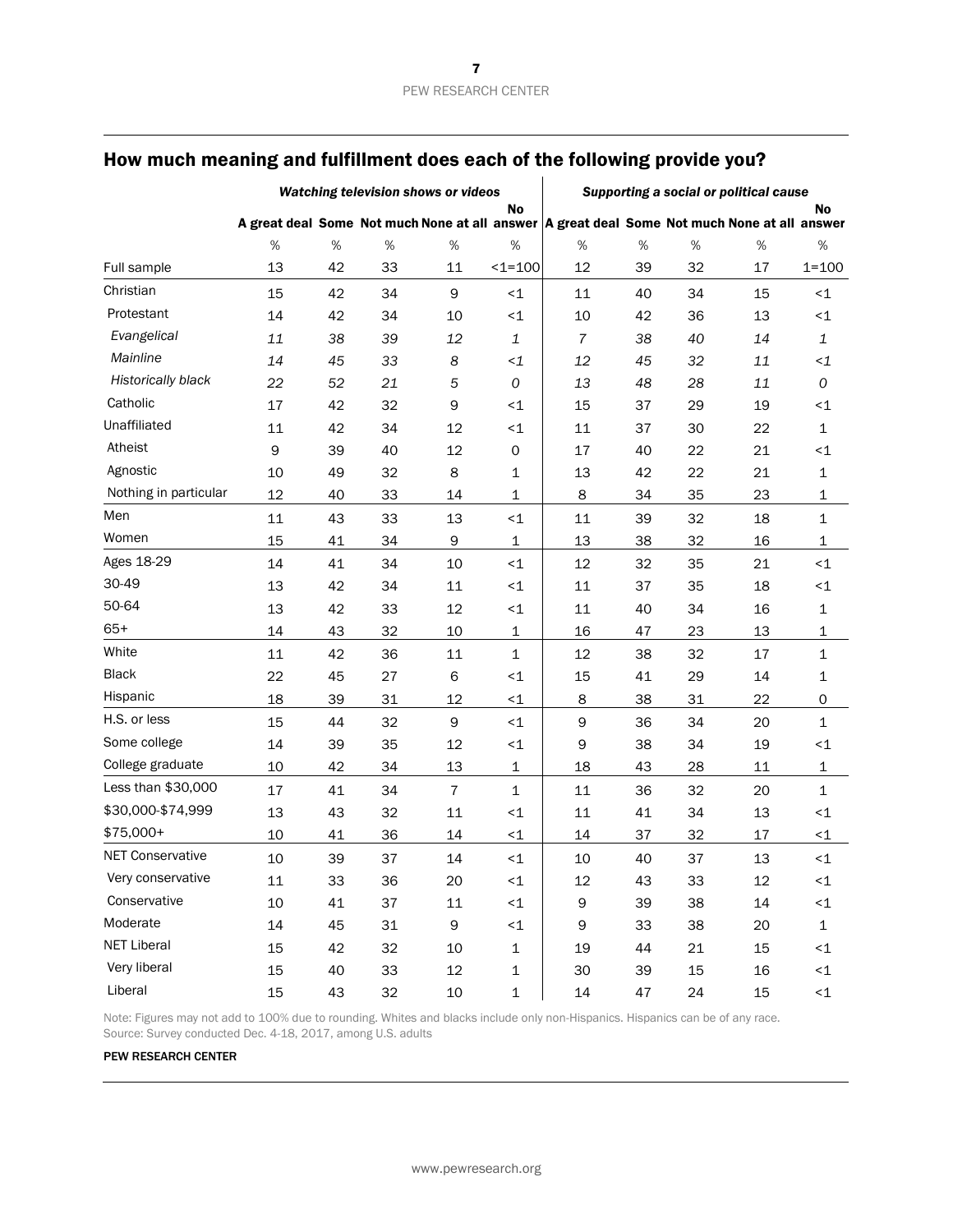|                                         | <b>Full</b><br><b>Sample</b> | Christian |       | <b>Protestant</b> Evangelical | Mainline       | Historically<br>black | <b>Catholic</b> |
|-----------------------------------------|------------------------------|-----------|-------|-------------------------------|----------------|-----------------------|-----------------|
|                                         | %                            | %         | %     | %                             | %              | %                     | %               |
| Spending time with family               | 40                           | 42        | 39    | 31                            | 54             | 37                    | 50              |
| Your religious faith                    | 20                           | 29        | 35    | 45                            | 15             | 38                    | 17              |
| Caring for pets or animals              | 6                            | 5         | 5     | 6                             | 5              | 2                     | 6               |
| Being outdoors                          | 5                            | 3         | 3     | 3                             | 3              | $\leq$ 1              | 5               |
| Spending time with friends              | 4                            | 3         | 2     | 2                             | 4              | $\leq$ 1              |                 |
| Your job or career                      | 4                            | 3         | 3     | 2                             | 5              | 3                     | 4               |
| Arts or crafts                          | 3                            | 1         | 1     | 1                             | 1              | 1                     | 2               |
| Listening to music                      | 3                            | 2         | 2     | 1                             | 1              | 3                     | 2               |
| Reading                                 | 2                            | 1         | 1     | 1                             |                | $\leq$ 1              | 2               |
| Spiritual practices, such as meditation | 1                            | 1         | 1     | 1                             | $<$ 1          | 3                     |                 |
| Watching television shows               | 1                            | 1         |       | $\leq$ 1                      | 1              | 4                     |                 |
| Participating in sports or exercising   |                              |           |       | 1                             | 1              | 1                     |                 |
| Volunteer work                          | 1                            | 1         | 1     | $\leq$ 1                      | 1              | 1                     |                 |
| Supporting a social or political cause  |                              | $<$ 1     | $<$ 1 | $\leq$ 1                      | $<$ 1          | Ο                     |                 |
| Something else                          | 6                            | 3         | 3     | 3                             | 4              | 5                     | 2               |
| None provide a great deal of meaning    | 4                            | 3         | 2     | 2                             | $\overline{3}$ | $\overline{2}$        | 3               |
|                                         | 100                          | 100       | 100   | 100                           | 100            | 100                   | 100             |

Note: Figures may not add to 100% due to rounding. Those who find the most meaning and fulfillment from a particular source include those who only said the corresponding item provides "a great deal" of meaning and fulfilment, as well as those who said more than one source provides "a great deal" of meaning and fulfillment and then indicated, in a follow-up question, that the corresponding item is the "most important" source of meaning and fulfillment in their life.

Source: Survey conducted Dec. 4-18, 2017, among U.S. adults

Title TK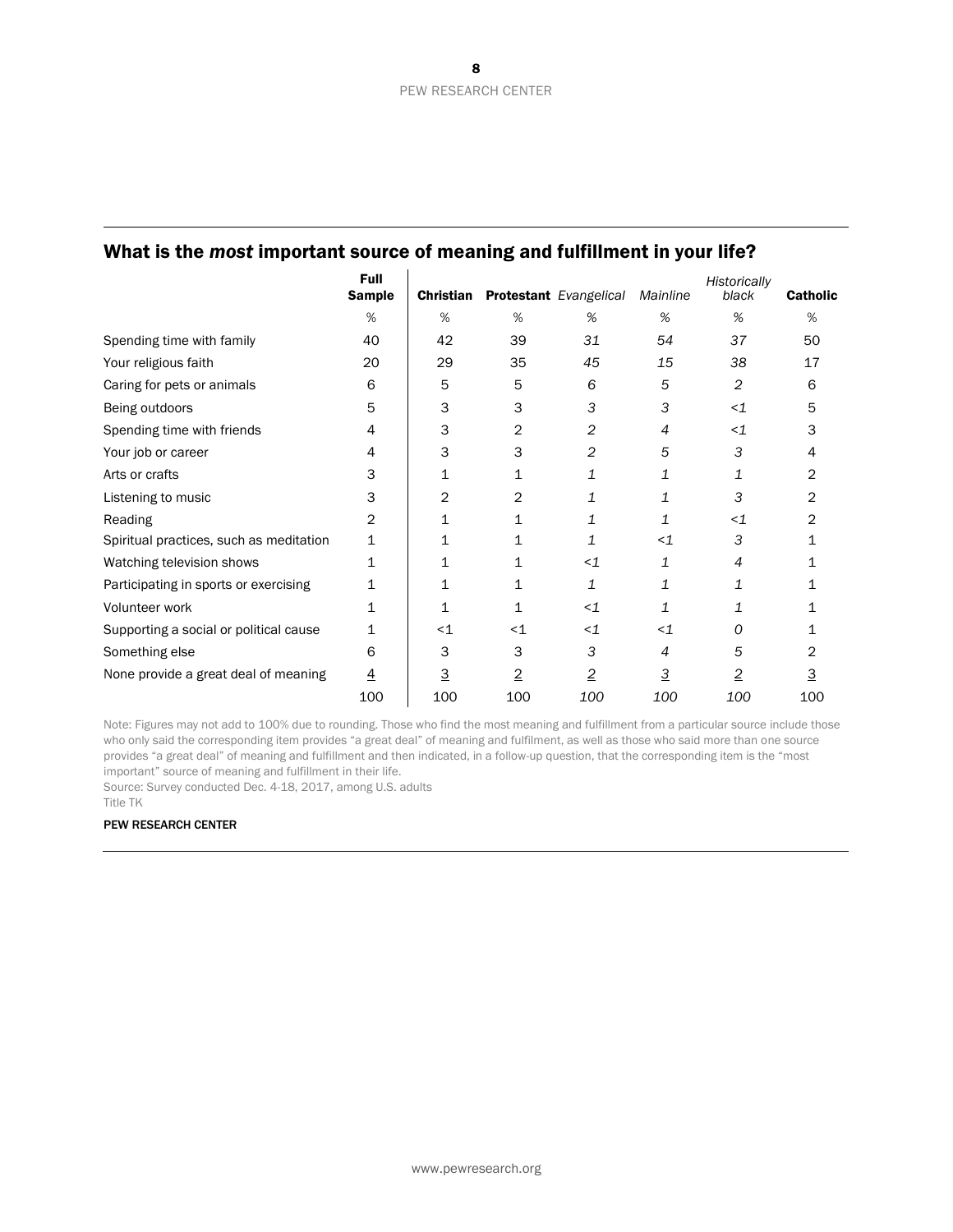|                                         | <b>Full</b><br><b>Sample</b> | <b>Unaffiliated</b> | Atheist        | Agnostic | Nothing in<br>particular |
|-----------------------------------------|------------------------------|---------------------|----------------|----------|--------------------------|
|                                         | %                            | %                   | %              | %        | %                        |
| Spending time with family               | 40                           | 38                  | 29             | 31       | 44                       |
| Your religious faith                    | 20                           | 2                   | 0              | 1        | 4                        |
| Caring for pets or animals              | 6                            | 8                   | 14             | 12       | 5                        |
| Being outdoors                          | 5                            |                     | 6              | 9        |                          |
| Spending time with friends              | 4                            |                     | 13             | 9        | 4                        |
| Your job or career                      | 4                            | 6                   | 3              | 11       | 5                        |
| Arts or crafts                          | 3                            | 4                   | 7              | 3        | 4                        |
| Listening to music                      | 3                            | 4                   | $\overline{2}$ | 6        | 3                        |
| Reading                                 | 2                            | 2                   | 4              | 2        | 2                        |
| Spiritual practices, such as meditation | 1                            | 2                   | Ο              | Ω        | 3                        |
| Watching television shows               |                              |                     |                |          |                          |
| Participating in sports or exercising   |                              |                     | 2              |          | $<$ 1                    |
| Volunteer work                          |                              |                     | $\leq$ 1       | $\leq$ 1 | 1                        |
| Supporting a social or political cause  | 1                            |                     | 3              | 3        | < 1                      |
| Something else                          | 6                            | 9                   | 8              | 9        | 9                        |
| None provide a great deal of meaning    | $\overline{4}$               | <u>6</u>            | <u>8</u>       | 2        |                          |
|                                         | 100                          | 100                 | 100            | 100      | 100                      |

Note: Figures may not add to 100% due to rounding. Those who find the most meaning and fulfillment from a particular source include those who only said the corresponding item provides "a great deal" of meaning and fulfilment, as well as those who said more than one source provides "a great deal" of meaning and fulfillment and then indicated, in a follow-up question, that the corresponding item is the "most important" source of meaning and fulfillment in their life.

Source: Survey conducted Dec. 4-18, 2017, among U.S. adults

Title TK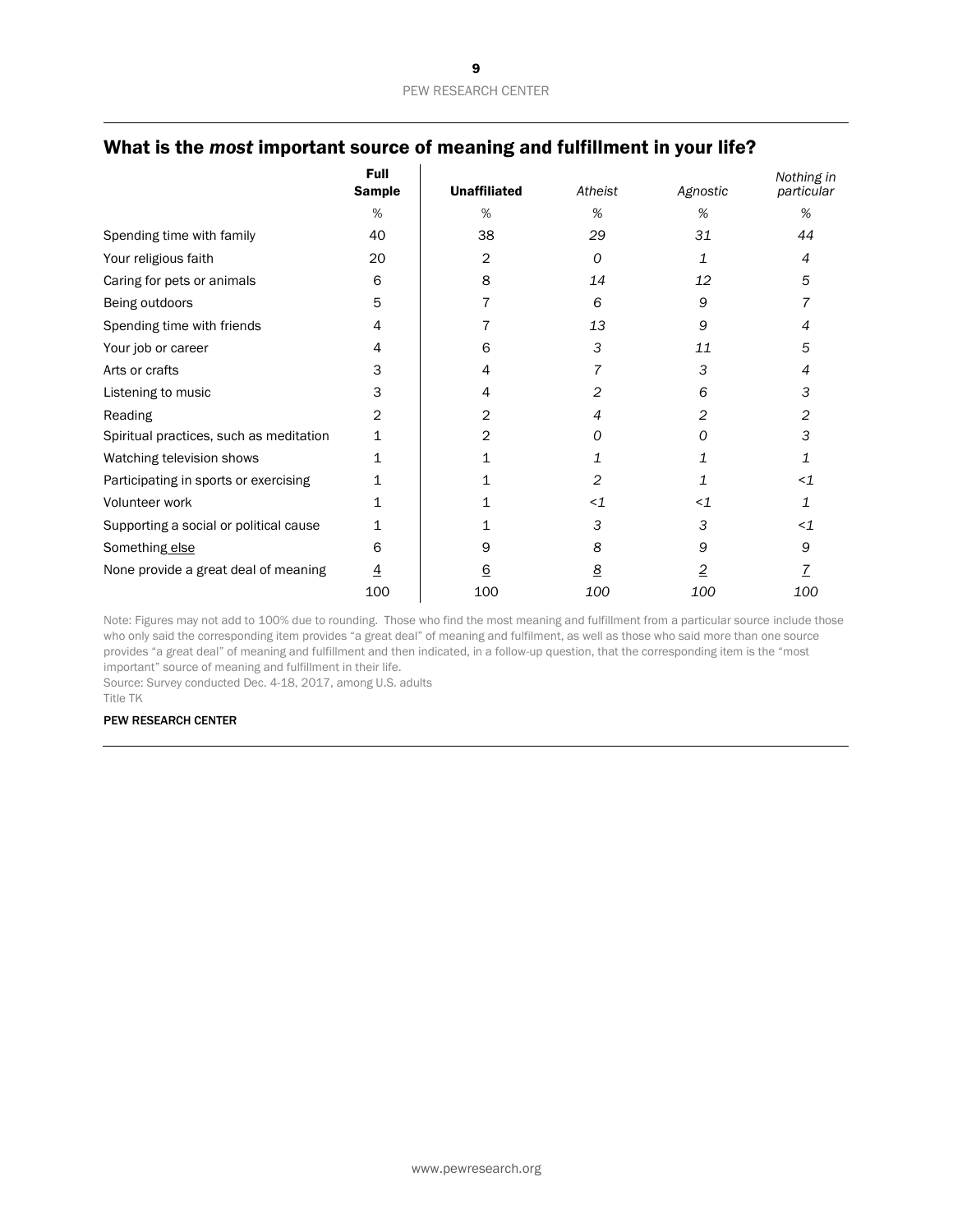|                                         | <b>Full</b>    |                |              |                 |          |                |          |
|-----------------------------------------|----------------|----------------|--------------|-----------------|----------|----------------|----------|
|                                         | <b>Sample</b>  | Men            | <b>Women</b> | 18-29           | 30-49    | 50-64          | $65+$    |
|                                         | %              | %              | %            | %               | %        | %              | %        |
| Spending time with family               | 40             | 37             | 42           | 34              | 46       | 39             | 36       |
| Your religious faith                    | 20             | 17             | 22           | 10              | 15       | 25             | 29       |
| Caring for pets or animals              | 6              | 6              | 7            | 7               | 6        | 6              |          |
| Being outdoors                          | 5              | 5              | 5            | 7               | 3        | 5              | 4        |
| Spending time with friends              | 4              | 5              | 4            | 8               | 5        | $\overline{2}$ | 3        |
| Your job or career                      | 4              | 5              | 4            | 4               | 6        | 3              | 2        |
| Arts or crafts                          | 3              | 2              | 3            | 4               | 3        | 2              | 2        |
| Listening to music                      | 3              | $\overline{c}$ | 3            | 5               | 2        | 2              | 1        |
| Reading                                 | $\overline{2}$ | $\overline{c}$ | 2            | 2               | 1        | 1              | 3        |
| Spiritual practices, such as meditation | 1              | 2              | 1            | 2               | 1        | 1              | 2        |
| Watching television shows               | 1              | 1              | 1            | 1               | 1        | 1              | 1        |
| Participating in sports or exercising   | 1              | 1              | $<$ 1        |                 | 1        | 1              |          |
| Volunteer work                          | 1              | 1              | 1            | 1               | $<$ 1    | 1              | 1        |
| Supporting a social or political cause  | 1              | 1              | 1            | 2               | 1        | $<$ 1          | 1        |
| Something else                          | 6              | 8              | 4            | 8               | 6        | 5              | 4        |
| None provide a great deal of meaning    | $\overline{4}$ | $\overline{5}$ | <u>з</u>     | $\underline{6}$ | <u>з</u> | 4              | <u>з</u> |
|                                         | 100            | 100            | 100          | 100             | 100      | 100            | 100      |

Note: Figures may not add to 100% due to rounding. Those who find the most meaning and fulfillment from a particular source include those who only said the corresponding item provides "a great deal" of meaning and fulfilment, as well as those who said more than one source provides "a great deal" of meaning and fulfillment and then indicated, in a follow-up question, that the corresponding item is the "most important" source of meaning and fulfillment in their life.

Source: Survey conducted Dec. 4-18, 2017, among U.S. adults

Title TK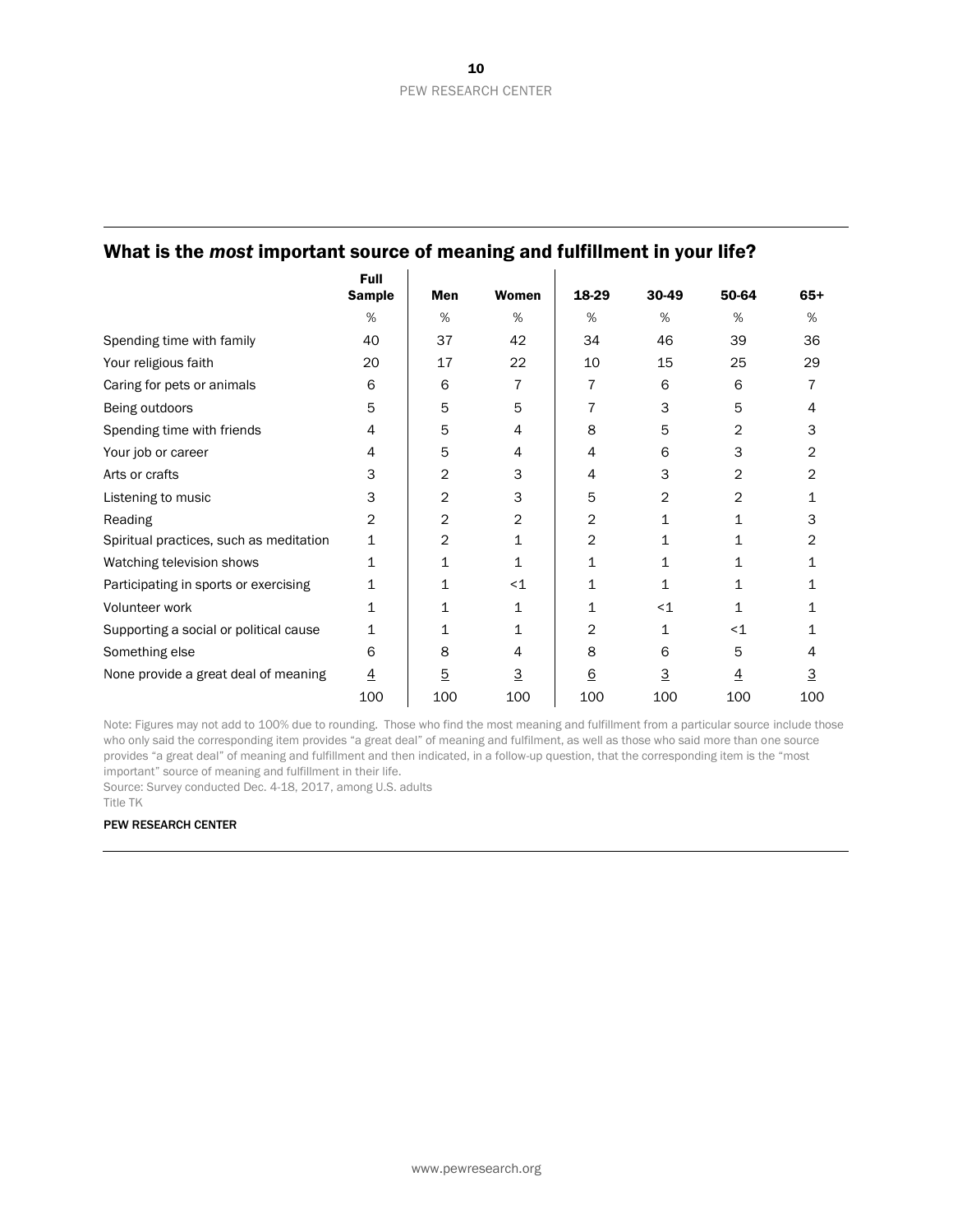|                                         | <b>Full</b><br><b>Sample</b> | White          | <b>Black</b>   | <b>Hispanic</b> | <b>High school</b><br>or less | <b>Some</b><br>college | <b>College</b><br>graduate |
|-----------------------------------------|------------------------------|----------------|----------------|-----------------|-------------------------------|------------------------|----------------------------|
|                                         | %                            | %              | %              | %               | %                             | %                      | %                          |
| Spending time with family               | 40                           | 40             | 29             | 50              | 40                            | 38                     | 40                         |
| Your religious faith                    | 20                           | 18             | 32             | 16              | 22                            | 19                     | 17                         |
| Caring for pets or animals              | 6                            | 7              | 2              | 3               | 8                             | 5                      | 4                          |
| Being outdoors                          | 5                            | 6              | 2              | 2               | 4                             | 5                      | 6                          |
| Spending time with friends              | 4                            | 5              | $<$ 1          | 3               | 2                             | 5                      |                            |
| Your job or career                      | 4                            | 4              | 3              | 6               | 4                             | 3                      | 6                          |
| Arts or crafts                          | 3                            | 3              | 2              | 2               | 2                             | 3                      | 3                          |
| Listening to music                      | 3                            | $\overline{2}$ | 2              | 5               | 3                             | 2                      | 2                          |
| Reading                                 | 2                            | $\overline{2}$ | 2              | 2               | 1                             | 2                      | 2                          |
| Spiritual practices, such as meditation | 1                            | 1              | 3              | 2               | 1                             | 2                      |                            |
| Watching television shows               | 1                            | 1              | 2              | 1               | 1                             | 2                      |                            |
| Participating in sports or exercising   | 1                            | 1              | 1              | 1               | $<$ 1                         | 1                      |                            |
| Volunteer work                          | 1                            | 1              | 1              | $<$ 1           | $<$ 1                         | 1                      |                            |
| Supporting a social or political cause  | 1                            | 1              | $<$ 1          | $<$ 1           | $<$ 1                         | 1                      |                            |
| Something else                          | 6                            | 5              | 12             | 3               | 6                             | 6                      | 5                          |
| None provide a great deal of meaning    | $\overline{4}$               | 4              | $\overline{4}$ | $\overline{2}$  | $\overline{5}$                | 4                      | 3                          |
|                                         | 100                          | 100            | 100            | 100             | 100                           | 100                    | 100                        |

Note: Figures may not add to 100% due to rounding. Whites and blacks include only non-Hispanics. Hispanics can be of any race. Those who find the most meaning and fulfillment from a particular source include those who only said the corresponding item provides "a great deal" of meaning and fulfilment, as well as those who said more than one source provides "a great deal" of meaning and fulfillment and then indicated, in a follow-up question, that the corresponding item is the "most important" source of meaning and fulfillment in their life. Source: Survey conducted Dec. 4-18, 2017, among U.S. adults Title Tk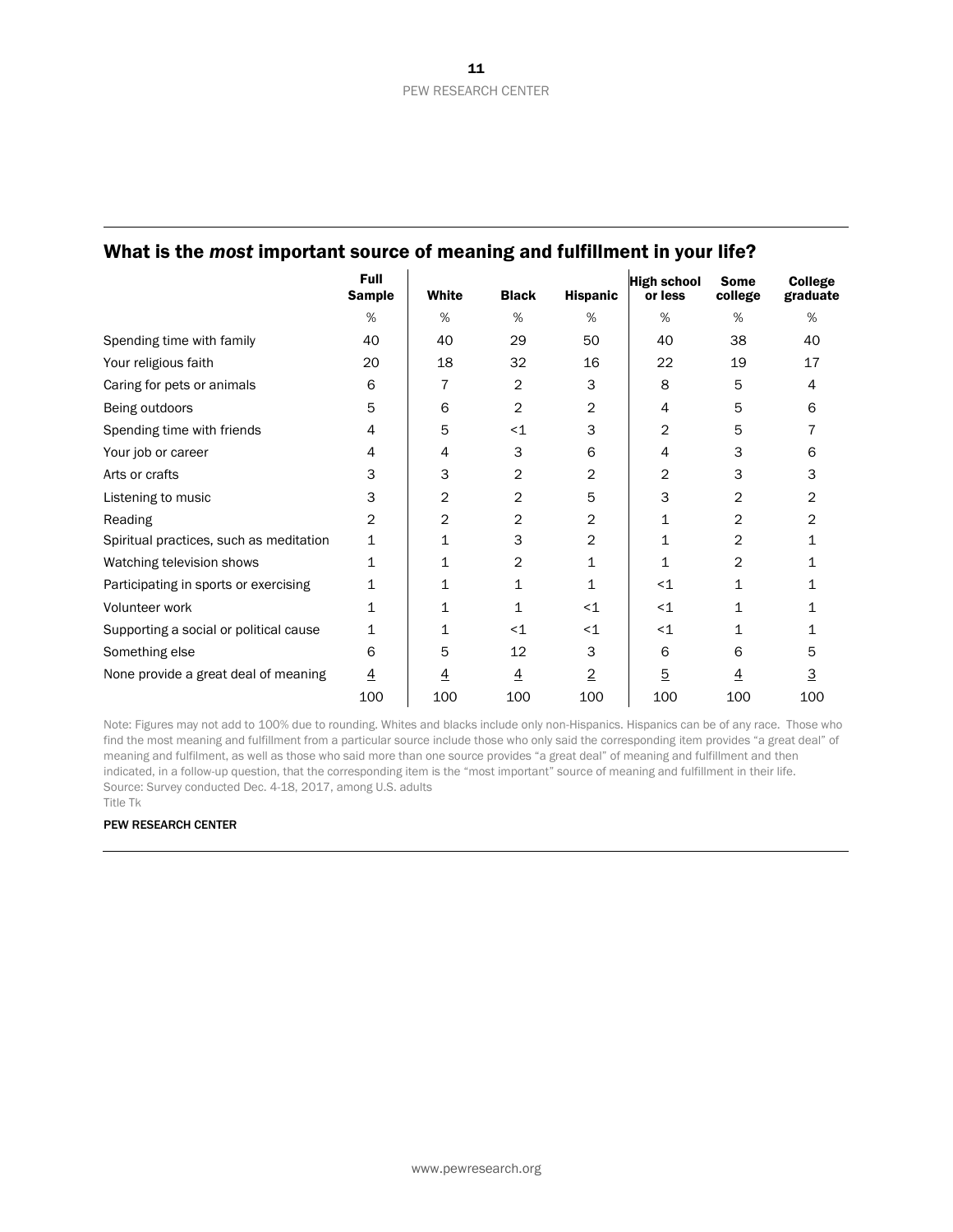|                                         | <b>Full Sample</b> | $<$ \$30,000 | \$30,000-<br>\$74,999 | \$75,000+ | <b>NET</b><br><b>Conservative</b> | <b>NET</b><br>Liberal |
|-----------------------------------------|--------------------|--------------|-----------------------|-----------|-----------------------------------|-----------------------|
|                                         | %                  | %            | %                     | %         | %                                 | %                     |
| Spending time with family               | 40                 | 35           | 41                    | 44        | 36                                | 40                    |
| Your religious faith                    | 20                 | 21           | 20                    | 17        | 34                                | 9                     |
| Caring for pets or animals              | 6                  | 7            | 6                     | 4         | 5                                 |                       |
| Being outdoors                          | 5                  | 5            | 5                     | 4         | 4                                 | 6                     |
| Spending time with friends              | 4                  | 3            | 4                     |           | 2                                 | 6                     |
| Your job or career                      | 4                  | 5            | 3                     | 6         | 4                                 |                       |
| Arts or crafts                          | 3                  | 3            | 3                     | 2         | 2                                 | з                     |
| Listening to music                      | 3                  | 3            | 2                     | 2         | 2                                 | 3                     |
| Reading                                 | 2                  | 2            | 2                     | 1         | 1                                 | 3                     |
| Spiritual practices, such as meditation | 1                  | 1            | 2                     | 1         | 1                                 | 2                     |
| Watching television shows               | 1                  | 2            | 1                     | $<$ 1     | 1                                 |                       |
| Participating in sports or exercising   | 1                  | 1            |                       | 1         | 1                                 |                       |
| Volunteer work                          | 1                  | $<$ 1        | 1                     | 1         |                                   |                       |
| Supporting a social or political cause  | 1                  | 1            | $\leq$ 1              | 1         | $<$ 1                             |                       |
| Something else                          | 6                  | 6            | 6                     | 4         | 5                                 | 6                     |
| None provide a great deal of meaning    | <u>4</u>           | <u>5</u>     | 3                     | 3         | 4                                 |                       |
|                                         | 100                | 100          | 100                   | 100       | 100                               | 100                   |

Note: Figures may not add to 100% due to rounding. Those who find the most meaning and fulfillment from a particular source include those who only said the corresponding item provides "a great deal" of meaning and fulfilment, as well as those who said more than one source provides "a great deal" of meaning and fulfillment and then indicated, in a follow-up question, that the corresponding item is the "most important" source of meaning and fulfillment in their life.

Source: Survey conducted Dec. 4-18, 2017, among U.S. adults

Title TK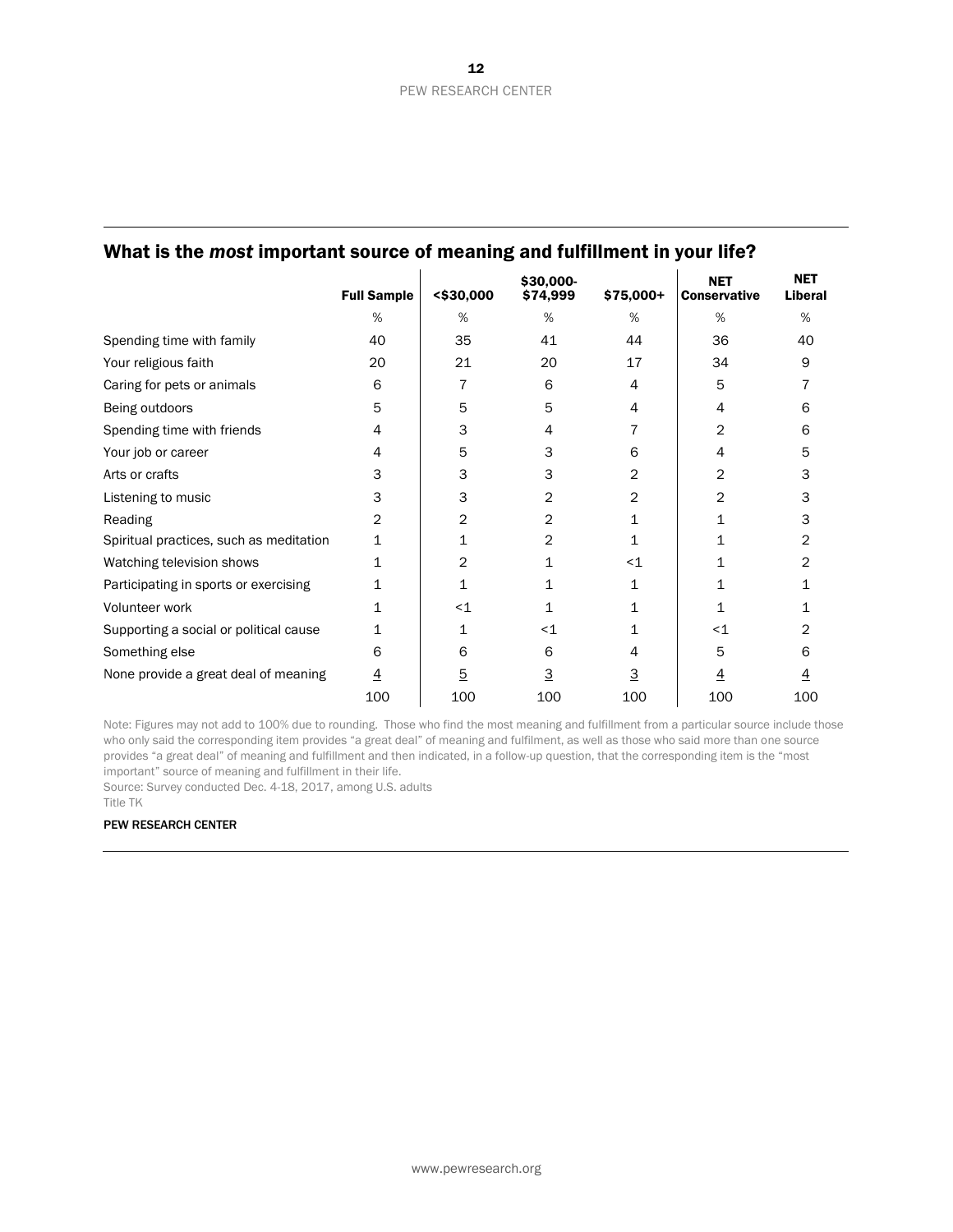|                                         | Full<br><b>Sample</b> | <b>Very</b>     | <b>Conservative Conservative</b> | <b>Moderate</b> | Liberal        | <b>Very Liberal</b> |
|-----------------------------------------|-----------------------|-----------------|----------------------------------|-----------------|----------------|---------------------|
|                                         | %                     | %               | %                                | %               | %              | %                   |
| Spending time with family               | 40                    | 32              | 38                               | 42              | 39             | 41                  |
| Your religious faith                    | 20                    | 41              | 30                               | 16              | 12             | 5                   |
| Caring for pets or animals              | 6                     | 3               | 5                                | 7               | 7              | 6                   |
| Being outdoors                          | 5                     | 4               | 4                                | 5               | 7              | 4                   |
| Spending time with friends              | 4                     | 1               | 2                                | 5               | 5              | 9                   |
| Your job or career                      | 4                     | 2               | 4                                | 5               | 5              | 3                   |
| Arts or crafts                          | 3                     | 1               | 2                                | 2               | 4              | 3                   |
| Listening to music                      | 3                     | 1               | 2                                | 3               | 3              | 1                   |
| Reading                                 | 2                     | $<$ 1           | 1                                | 2               | 4              | 3                   |
| Spiritual practices, such as meditation | 1                     | $<$ 1           |                                  | 2               | $\overline{2}$ | 2                   |
| Watching television shows               | 1                     | $\leq$ 1        |                                  | 1               | 2              | 2                   |
| Participating in sports or exercising   |                       | 1               |                                  |                 |                |                     |
| Volunteer work                          | 1                     | $<$ 1           |                                  | 1               |                | 2                   |
| Supporting a social or political cause  |                       | 0               | $\leq$ 1                         | $<$ 1           | 1              | 5                   |
| Something else                          | 6                     | 7               | 5                                | 6               | 5              |                     |
| None provide a great deal of meaning    | $\overline{4}$        | $\underline{6}$ | <u>4</u>                         | 3               | 2              |                     |
|                                         | 100                   | 100             | 100                              | 100             | 100            | 100                 |

Note: Figures may not add to 100% due to rounding. Those who find the most meaning and fulfillment from a particular source include those who only said the corresponding item provides "a great deal" of meaning and fulfilment, as well as those who said more than one source provides "a great deal" of meaning and fulfillment and then indicated, in a follow-up question, that the corresponding item is the "most important" source of meaning and fulfillment in their life.

Source: Survey conducted Dec. 4-18, 2017, among U.S. adults

Title TK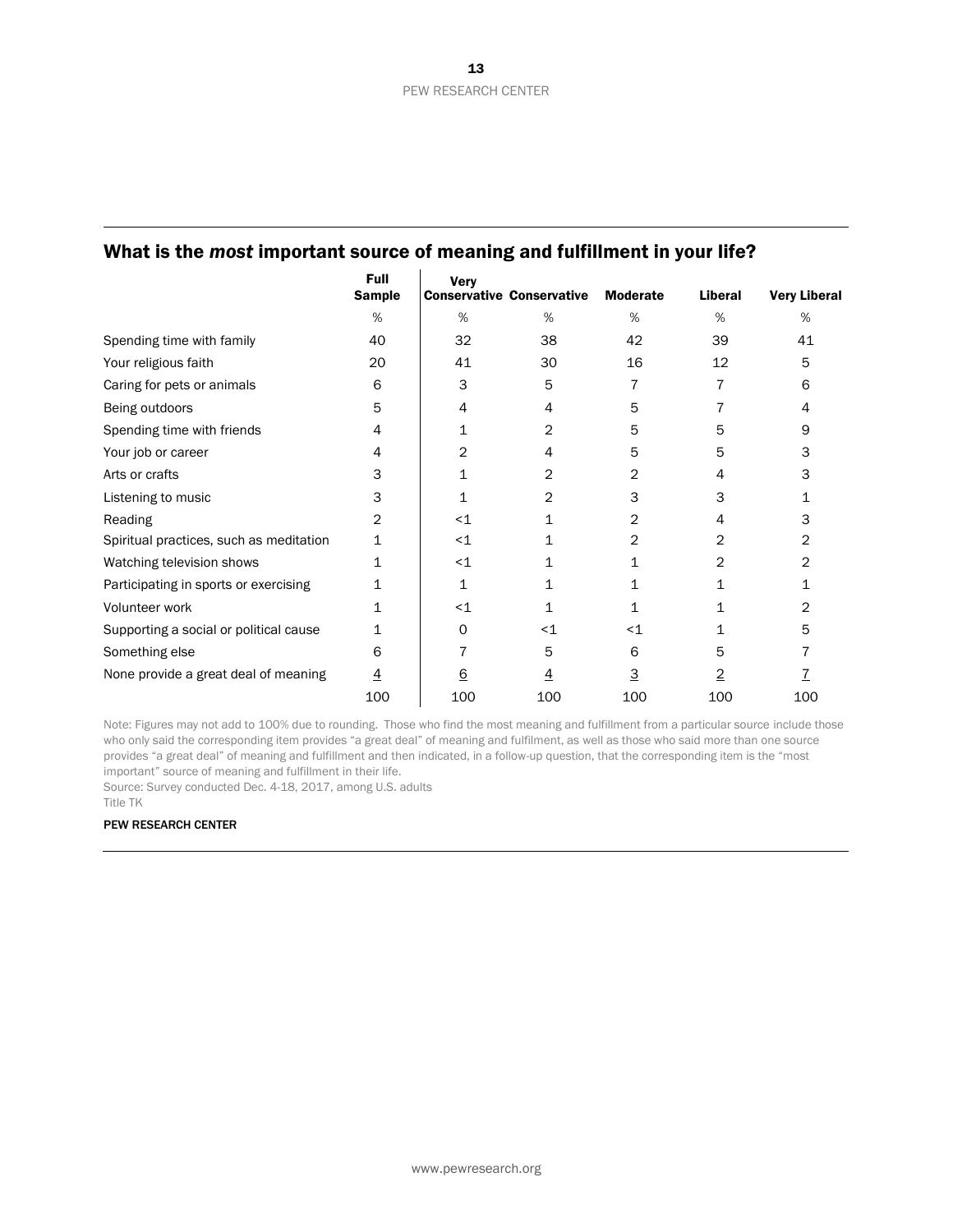|                         | <b>ALL</b><br>Family | Family<br>Children | Family<br>Partner | <b>Career</b> | <b>Finances</b><br>and Money | <b>ALL Faith and</b><br><b>Spirituality</b> | Faith          | Christianity             |
|-------------------------|----------------------|--------------------|-------------------|---------------|------------------------------|---------------------------------------------|----------------|--------------------------|
|                         | $\%$                 | %                  | %                 | $\%$          | $\%$                         | $\%$                                        | $\%$           | %                        |
| Full sample             | 69                   | 34                 | 20                | 34            | 23                           | 20                                          | 17             | 5                        |
| Christian               | 73                   | 36                 | 21                | 31            | 22                           | 28                                          | 25             | $\overline{7}$           |
| Protestant              | 73                   | 35                 | 21                | 30            | 21                           | 34                                          | 30             | 10                       |
| Evangelical             | 73                   | 35                 | 23                | 33            | 26                           | 43                                          | 38             | 14                       |
| Mainline                | 81                   | 41                 | 24                | 31            | 20                           | 18                                          | 16             | $\overline{\mathcal{A}}$ |
| Historically black      | 56                   | 28                 | 10                | 22            | 15                           | 32                                          | 27             | 5                        |
| Catholic                | 74                   | 38                 | 19                | 30            | 22                           | 16                                          | 13             | $\mathbf 1$              |
| Unaffiliated            | 64                   | 30                 | 20                | 38            | 26                           | 4                                           | $\mathsf 3$    | $\mathbf{1}$             |
| Atheist                 | 63                   | 27                 | 23                | 52            | 37                           | 4                                           | 3              | $\leq$ 1                 |
| Agnostic                | 60                   | 22                 | 25                | 46            | 27                           | 5                                           | $\overline{4}$ | ${\cal O}$               |
| Nothing in particular   | 67                   | 34                 | 16                | 31            | 22                           | 4                                           | 3              | $\mathbf{1}$             |
| Men                     | 62                   | 24                 | 16                | 34            | 23                           | 17                                          | 14             | $\overline{4}$           |
| Women                   | 77                   | 43                 | 23                | 34            | 23                           | 23                                          | 20             | 5                        |
| Ages 18-29              | 63                   | 26                 | 16                | 40            | 20                           | 10                                          | $\mathsf 9$    | 3                        |
| 30-49                   | 73                   | 33                 | 19                | 41            | 22                           | 17                                          | 15             | $\overline{4}$           |
| 50-64                   | 68                   | 35                 | 19                | 29            | 25                           | 23                                          | 21             | 6                        |
| $65+$                   | $71\,$               | 41                 | 26                | 21            | 25                           | 30                                          | 25             | $\overline{7}$           |
| White                   | 74                   | 35                 | 24                | 36            | 26                           | 20                                          | 17             | 5                        |
| <b>Black</b>            | 54                   | 26                 | 9                 | 26            | 13                           | 30                                          | 26             | $\sqrt{6}$               |
| Hispanic                | 67                   | 31                 | 11                | 28            | 14                           | 15                                          | 14             | 3                        |
| H.S. or less            | 67                   | 37                 | 18                | 24            | 18                           | 22                                          | 19             | 5                        |
| Some college            | 69                   | 33                 | 18                | 32            | 23                           | 20                                          | 18             | 6                        |
| College graduate        | 74                   | 30                 | 24                | 48            | 29                           | 18                                          | 14             | 3                        |
| Less than \$30,000      | 62                   | 36                 | 11                | 22            | 18                           | 18                                          | 17             | $\sqrt{5}$               |
| \$30,000-\$74,999       | 70                   | 32                 | 21                | 34            | 23                           | 23                                          | 19             | 5                        |
| \$75,000+               | 77                   | 32                 | 29                | 48            | 28                           | 16                                          | 14             | $\overline{4}$           |
| <b>NET Conservative</b> | 70                   | 34                 | 21                | 28            | 23                           | 33                                          | 28             | 9                        |
| Very conservative       | 66                   | 35                 | 23                | 28            | 21                           | 38                                          | 32             | 13                       |
| Conservative            | 71                   | 33                 | 20                | 28            | 25                           | 30                                          | 27             | $\overline{7}$           |
| Moderate                | 70                   | 35                 | 18                | 34            | 23                           | 16                                          | 15             | 3                        |
| <b>NET Liberal</b>      | 68                   | 31                 | 21                | 40            | 23                           | 9                                           | $\overline{7}$ | $\mathbf{1}$             |
| Very liberal            | 64                   | 29                 | 23                | 41            | 21                           | 8                                           | 5              | $\mathbf{1}$             |
| Liberal                 | 70                   | 32                 | 21                | 40            | 24                           | 9                                           | 8              | $\mathbf{1}$             |

Source: Survey conducted Sept. 14-28, 2017, among U.S. adults. Note: Subtopic totals do not sum to more general topics.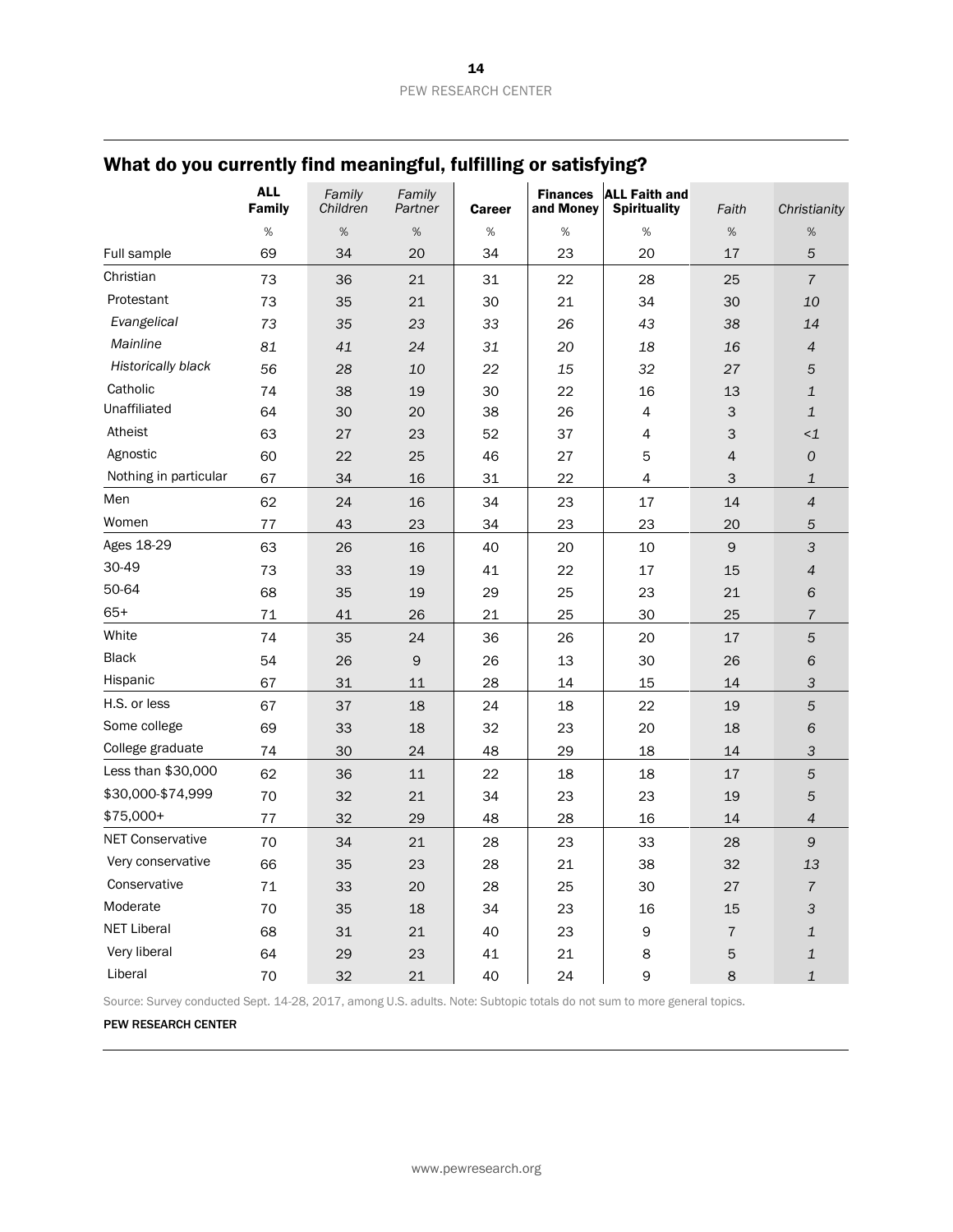|                           | <b>Friends</b> | <b>ALL Activities</b><br>and Hobbies | <b>Hobbies</b> | Creativity               | Leisure        | Travel                    | <b>Outdoors</b>           | <b>Fitness</b> |
|---------------------------|----------------|--------------------------------------|----------------|--------------------------|----------------|---------------------------|---------------------------|----------------|
|                           | %              | %                                    | %              | %                        | %              | %                         | %                         | %              |
| Full sample               | 19             | 19                                   | 12             | $\overline{4}$           | 6              | 6                         | 4                         | $\overline{c}$ |
| Christian                 | 19             | 16                                   | 10             | $\overline{c}$           | 5              | 5                         | 3                         | $\overline{2}$ |
| Protestant                | 20             | 15                                   | 10             | $\overline{2}$           | 6              | 4                         | 3                         | $\mathbf 2$    |
| Evangelical               | 19             | 13                                   | $\overline{7}$ | $\mathbf{1}$             | 4              | 4                         | 3                         | $\mathbf{1}$   |
| Mainline                  | 25             | 21                                   | 16             | 3                        | 9              | 6                         | 3                         | 3              |
| <b>Historically black</b> | 13             | 19                                   | 12             | 5                        | 6              | $\overline{4}$            | 3                         | 1              |
| Catholic                  | 17             | 16                                   | 8              | $\overline{c}$           | 4              | $\overline{7}$            | $\overline{c}$            | $\overline{c}$ |
| Unaffiliated              | 19             | 23                                   | 16             | 6                        | 8              | 8                         | $\overline{4}$            | $\mathbf 2$    |
| Atheist                   | 28             | 32                                   | 26             | 11                       | 14             | 13                        | $\overline{7}$            | 5              |
| Agnostic                  | 23             | 27                                   | 18             | 8                        | 10             | 9                         | 6                         | $\mathbf 2$    |
| Nothing in particular     | 14             | 19                                   | 12             | $\overline{4}$           | 5              | 6                         | $\ensuremath{\mathsf{3}}$ | $\mathbf 2$    |
| Men                       | 15             | 17                                   | 11             | 3                        | 6              | $\overline{4}$            | 3                         | $\overline{c}$ |
| Women                     | 22             | 20                                   | 13             | 5                        | $\overline{7}$ | 8                         | 4                         | $\overline{2}$ |
| Ages 18-29                | 20             | 18                                   | 13             | 5                        | 8              | 6                         | $\overline{c}$            | $\mathbf 1$    |
| 30-49                     | 18             | 17                                   | 11             | $\overline{4}$           | 4              | 5                         | $\ensuremath{\mathsf{3}}$ | $\mathbf 1$    |
| 50-64                     | 16             | 16                                   | 10             | 3                        | 6              | 6                         | 4                         | 3              |
| $65+$                     | 23             | 25                                   | 17             | 4                        | 9              | 9                         | 5                         | 3              |
| White                     | 23             | 21                                   | 14             | $\overline{4}$           | $\overline{7}$ | $\overline{\mathfrak{c}}$ | 5                         | $\overline{c}$ |
| <b>Black</b>              | 11             | 16                                   | 11             | $\overline{\mathcal{A}}$ | 6              | 4                         | $\overline{c}$            | $\mathbf 1$    |
| Hispanic                  | 11             | 10                                   | $\sqrt{ }$     | $\overline{\mathbf{c}}$  | 4              | 3                         | 0                         | $\mathbf 1$    |
| H.S. or less              | 12             | 9                                    | 5              | $\overline{c}$           | $\overline{c}$ | 3                         | $\mathbf{1}$              | $\mathbf{1}$   |
| Some college              | 17             | 19                                   | 13             | $\overline{4}$           | 8              | 5                         | $\overline{\mathcal{L}}$  | $\overline{c}$ |
| College graduate          | 29             | 31                                   | 20             | 6                        | 10             | 11                        | 6                         | 4              |
| Less than \$30,000        | 14             | 14                                   | $\mathsf 9$    | $\overline{c}$           | 6              | 3                         | $\overline{c}$            | $\mathbf{1}$   |
| \$30,000-\$74,999         | 18             | 17                                   | 12             | 5                        | 6              | 6                         | 3                         | $\overline{c}$ |
| \$75,000+                 | 25             | 25                                   | 16             | 5                        | 8              | 11                        | 5                         | 3              |
| <b>NET Conservative</b>   | 17             | 15                                   | 10             | $\overline{c}$           | 5              | $\overline{4}$            | 3                         | $\overline{c}$ |
| Very conservative         | 13             | 13                                   | 9              | $\overline{2}$           | 4              | 3                         | 3                         | $\mathbf{1}$   |
| Conservative              | 19             | 16                                   | 10             | $\overline{c}$           | 5              | 5                         | $\mathsf 3$               | $\overline{c}$ |
| Moderate                  | 17             | 17                                   | 10             | $\overline{c}$           | 5              | 6                         | 3                         | $\mathbf{1}$   |
| <b>NET Liberal</b>        | 23             | 26                                   | 19             | 8                        | 9              | 8                         | 5                         | 3              |
| Very liberal              | 27             | 23                                   | 16             | $\overline{7}$           | $\overline{7}$ | $\overline{7}$            | 4                         | $\overline{4}$ |
| Liberal                   | 21             | 27                                   | 20             | 8                        | 10             | 8                         | 5                         | 3              |

Source: Survey conducted Sept. 14-28, 2017, among U.S. adults. Note: Subtopic totals do not sum to more general topics.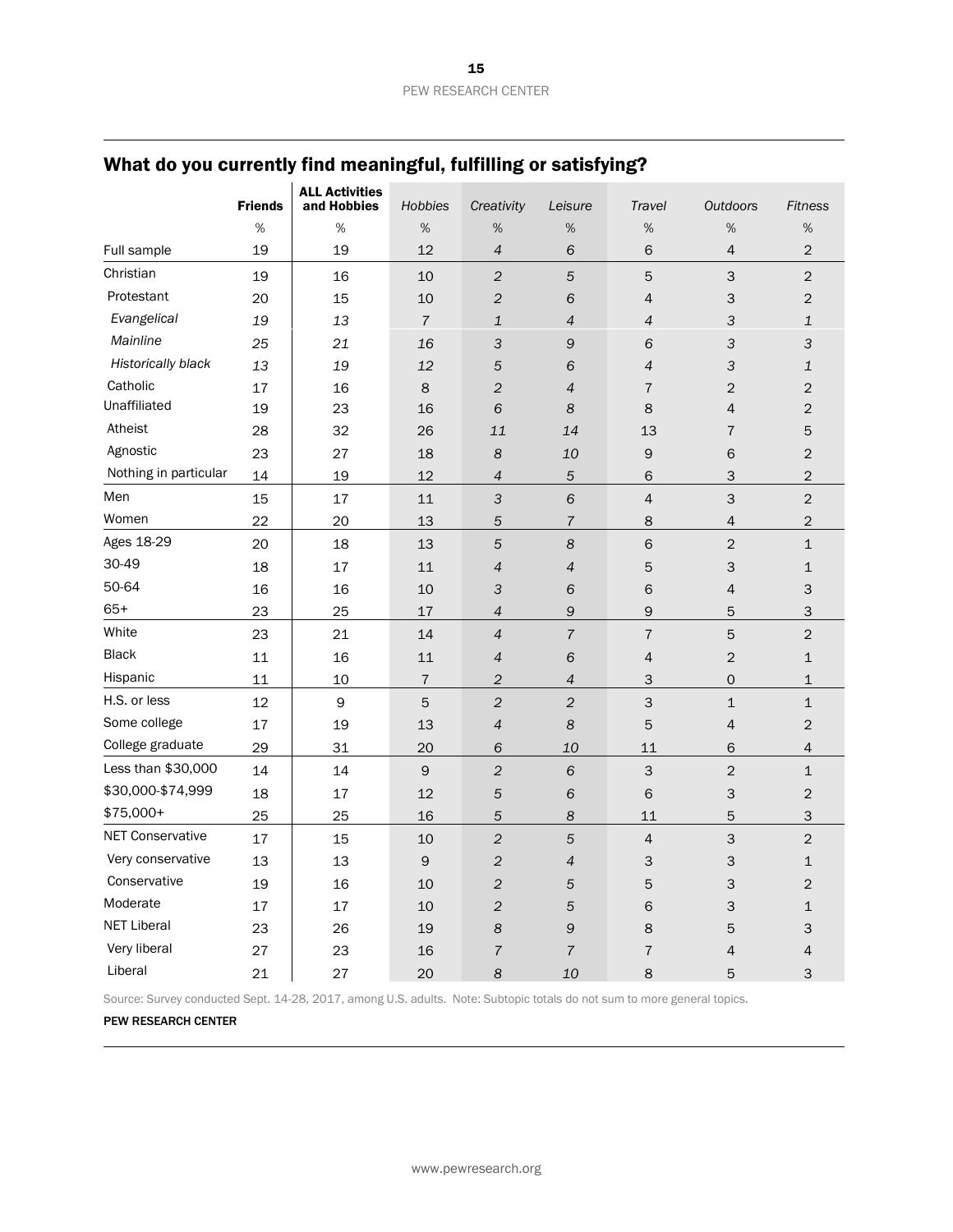|                         | <b>Heath</b> | <b>Home and</b><br><b>Surroundings</b> | <b>Learning</b><br>and<br><b>Education</b> | <b>ALL</b><br><b>Struggles</b> | General<br><b>Struggles</b> | Health<br><b>Difficulties</b> | <b>ALL Doing</b><br>Good | Making a<br><b>Difference</b> |
|-------------------------|--------------|----------------------------------------|--------------------------------------------|--------------------------------|-----------------------------|-------------------------------|--------------------------|-------------------------------|
|                         | $\%$         | $\%$                                   | $\%$                                       | $\%$                           | $\%$                        | $\%$                          | $\%$                     | $\%$                          |
| Full sample             | 16           | 13                                     | 11                                         | 9                              | 5                           | 5                             | $\overline{7}$           | 5                             |
| Christian               | 17           | 13                                     | 10                                         | $\mathsf 9$                    | 5                           | 6                             | $\overline{7}$           | $\overline{4}$                |
| Protestant              | 15           | 13                                     | 10                                         | 9                              | $\overline{4}$              | 6                             | 8                        | 5                             |
| Evangelical             | 16           | 14                                     | 9                                          | 10                             | 6                           | 6                             | $\overline{7}$           | $\overline{4}$                |
| Mainline                | 17           | 16                                     | 8                                          | 10                             | З                           | 8                             | 10                       | 6                             |
| Historically black      | 9            | 7                                      | 18                                         | 3                              | 1                           | $\overline{c}$                | 8                        | 6                             |
| Catholic                | 20           | 11                                     | 9                                          | 9                              | $\overline{4}$              | 5                             | 5                        | 3                             |
| Unaffiliated            | 16           | 16                                     | 12                                         | 9                              | 5                           | 5                             | $\overline{7}$           | 5                             |
| Atheist                 | 17           | 17                                     | 17                                         | 12                             | 8                           | 5                             | 11                       | 9                             |
| Agnostic                | 18           | 18                                     | 18                                         | 8                              | 4                           | 5                             | 9                        | 7                             |
| Nothing in particular   | 14           | 13                                     | 8                                          | $\mathsf 9$                    | 5                           | 5                             | 6                        | 3                             |
| Men                     | 14           | 10                                     | 8                                          | 6                              | 3                           | $\overline{4}$                | 6                        | $\overline{4}$                |
| Women                   | 18           | 16                                     | 13                                         | 11                             | 6                           | $\mathsf 6$                   | 9                        | 5                             |
| Ages 18-29              | 8            | 9                                      | 19                                         | $\overline{7}$                 | 6                           | $\overline{2}$                | 6                        | $\overline{4}$                |
| 30-49                   | 13           | 14                                     | 10                                         | $\overline{7}$                 | 5                           | $\mathbf{2}$                  | $\bf 7$                  | 5                             |
| 50-64                   | 20           | 14                                     | $\overline{7}$                             | 11                             | 4                           | 9                             | 8                        | $\overline{4}$                |
| $65+$                   | 25           | 14                                     | 8                                          | 11                             | 5                           | 8                             | 9                        | 6                             |
| White                   | 18           | 16                                     | $\mathsf 9$                                | 11                             | 6                           | $\,$ 6                        | 8                        | 5                             |
| <b>Black</b>            | 8            | 5                                      | 13                                         | $\overline{4}$                 | $\overline{c}$              | 3                             | $\overline{7}$           | $\overline{4}$                |
| Hispanic                | 15           | 7                                      | 12                                         | 5                              | 2                           | 3                             | 5                        | $\overline{4}$                |
| H.S. or less            | 11           | 10                                     | $\,$ 6                                     | 8                              | 3                           | $\,$ 6                        | 5                        | $\overline{c}$                |
| Some college            | 15           | 14                                     | 12                                         | 10                             | 6                           | 5                             | 6                        | $\overline{4}$                |
| College graduate        | 24           | 17                                     | 16                                         | $\mathsf 9$                    | 6                           | 5                             | 12                       | 8                             |
| Less than \$30,000      | 10           | $\mathsf 9$                            | $\mathsf 9$                                | 10                             | $\overline{4}$              | $\overline{7}$                | 5                        | 3                             |
| \$30,000-\$74,999       | 16           | 14                                     | 11                                         | 9                              | 5                           | 5                             | 6                        | $\overline{4}$                |
| \$75,000+               | 23           | 18                                     | 13                                         | 7                              | 5                           | $\overline{4}$                | 11                       | $\overline{7}$                |
| <b>NET Conservative</b> | 16           | 13                                     | 8                                          | 9                              | $\overline{4}$              | 6                             | 6                        | $\overline{4}$                |
| Very conservative       | 15           | 13                                     | $\mathsf 6$                                | $10\,$                         | 5                           | $\boldsymbol{7}$              | 4                        | $\overline{c}$                |
| Conservative            | 16           | 13                                     | $\mathsf 9$                                | 8                              | $\overline{4}$              | 5                             | $\overline{7}$           | 4                             |
| Moderate                | 16           | 13                                     | $11\,$                                     | $\mathsf 9$                    | 6                           | 5                             | $\boldsymbol{7}$         | $\overline{4}$                |
| <b>NET Liberal</b>      | 16           | $14\,$                                 | 14                                         | 9                              | 5                           | 5                             | 9                        | $\overline{7}$                |
| Very liberal            | 15           | 15                                     | 14                                         | 6                              | З                           | 3                             | 10                       | 9                             |
| Liberal                 | 16           | 14                                     | 14                                         | 10                             | 5                           | 6                             | 8                        | 6                             |

Source: Survey conducted Sept. 14-28, 2017, among U.S. adults. Note: Subtopic totals do not sum to more general topics.